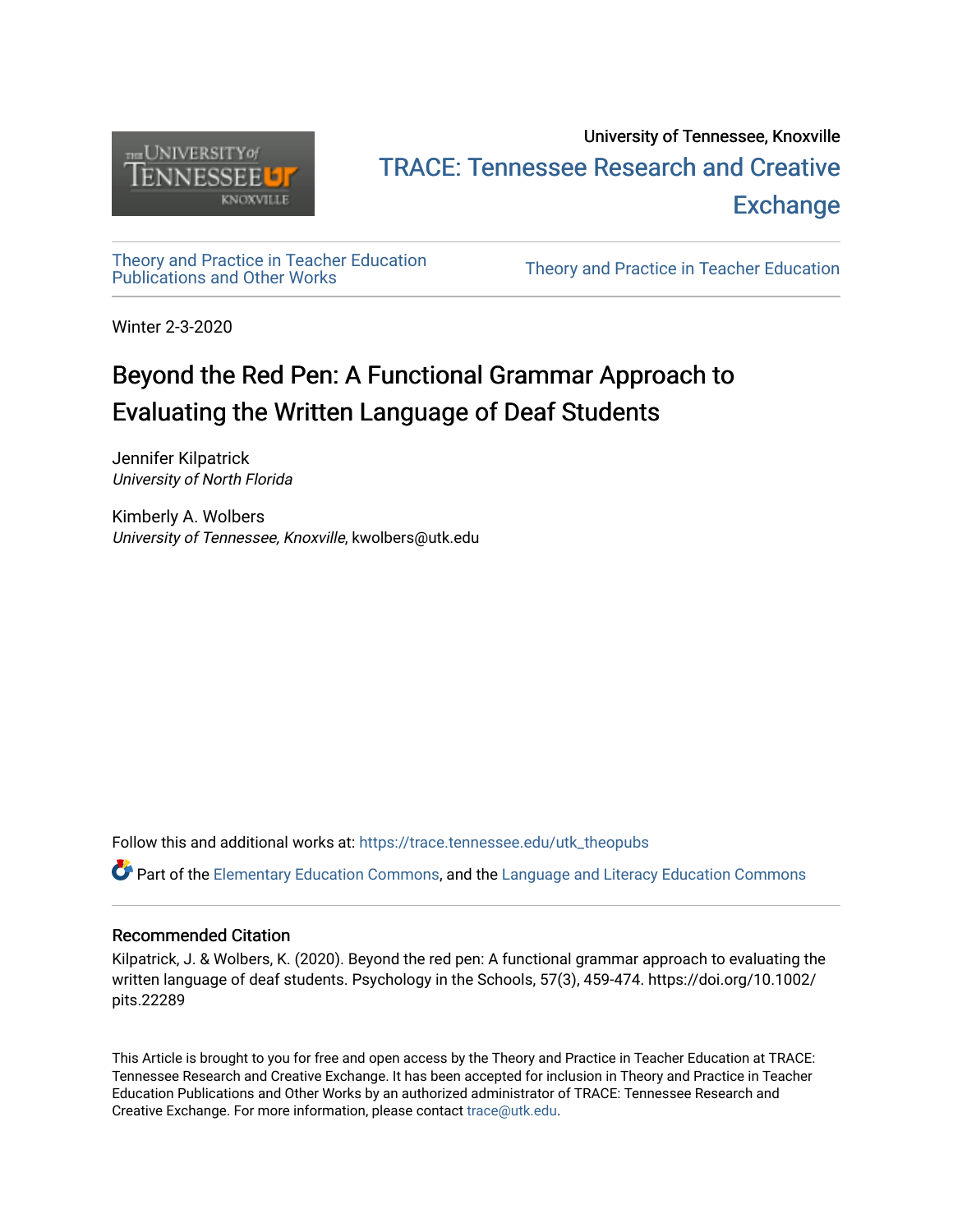This is the pre-peer reviewed version of the following article: Kilpatrick, J.R. & Wolbers, K.W. (2020). Beyond the red pen: A functional grammar approach to evaluating the written language of deaf students. *Psychology in Schools. 57* (459–474), which has been published in final form at [https://doi.org/10.1002/pits.22289.](https://doi.org/10.1002/pits.22289) This article may be used for non-commercial purposes in accordance with Wiley Terms and Conditions for Use of Self-Archived Versions.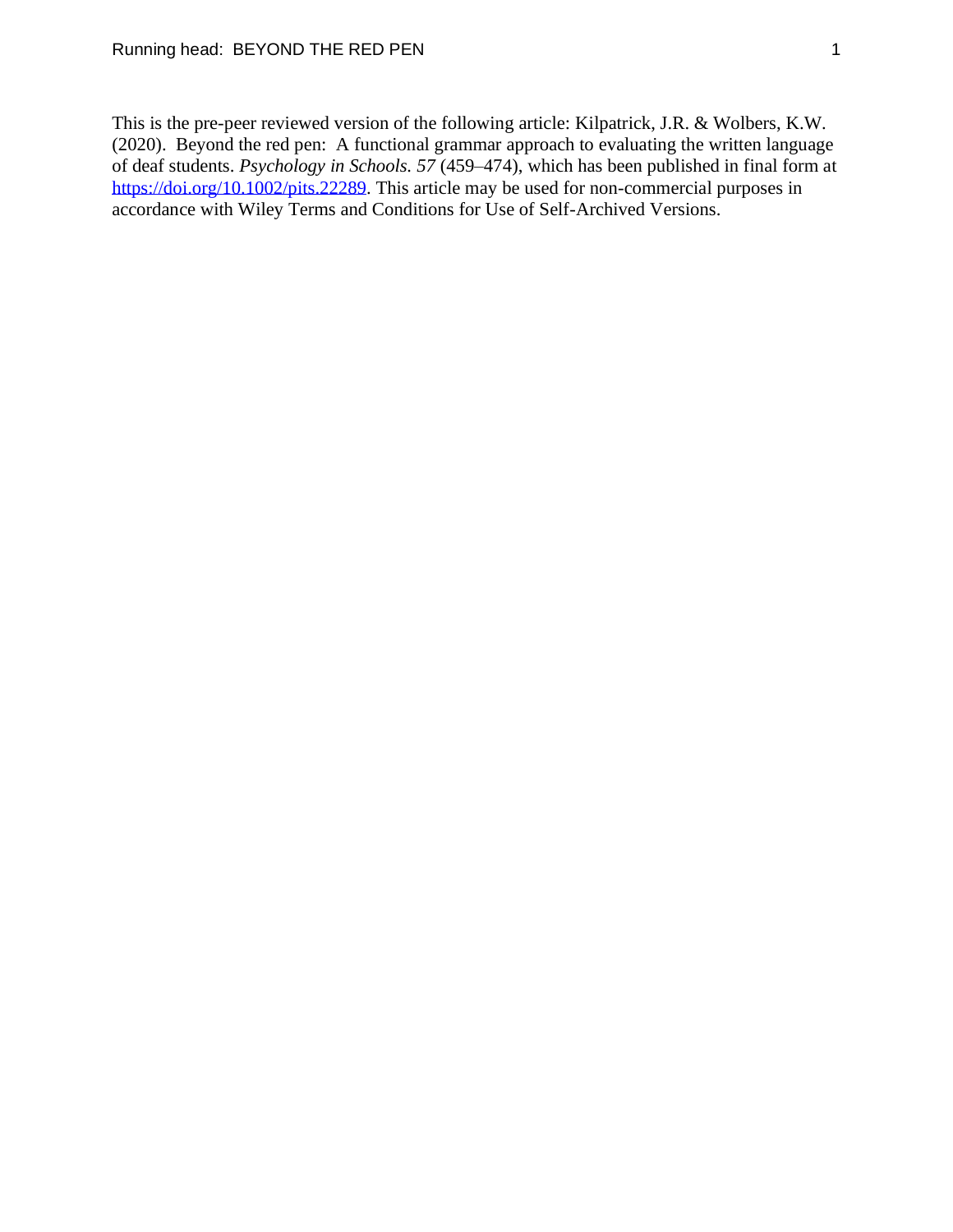#### Abstract

Deaf students often differ from their hearing peers in written language development. Providing developmentally appropriate instruction is ideal, yet current methods of writing assessment do not provide teachers with sufficient information regarding the written language (i.e., syntactic) development of deaf students. In this research, we use a Systemic Functional Grammar (SFG) approach to language analysis to provide teachers with a new way to evaluate deaf students' writing. This project consisted of two studies. The first study focused on determining whether SFG analysis could be helpful for teachers of the deaf. The second study focused on mapping a trajectory of the written language development of deaf students and the development of written language inventory for teachers of the deaf. This inventory, along with additional evaluation tools, has the potential to impact both objective setting and instruction.

Keywords: deaf education, language, assessment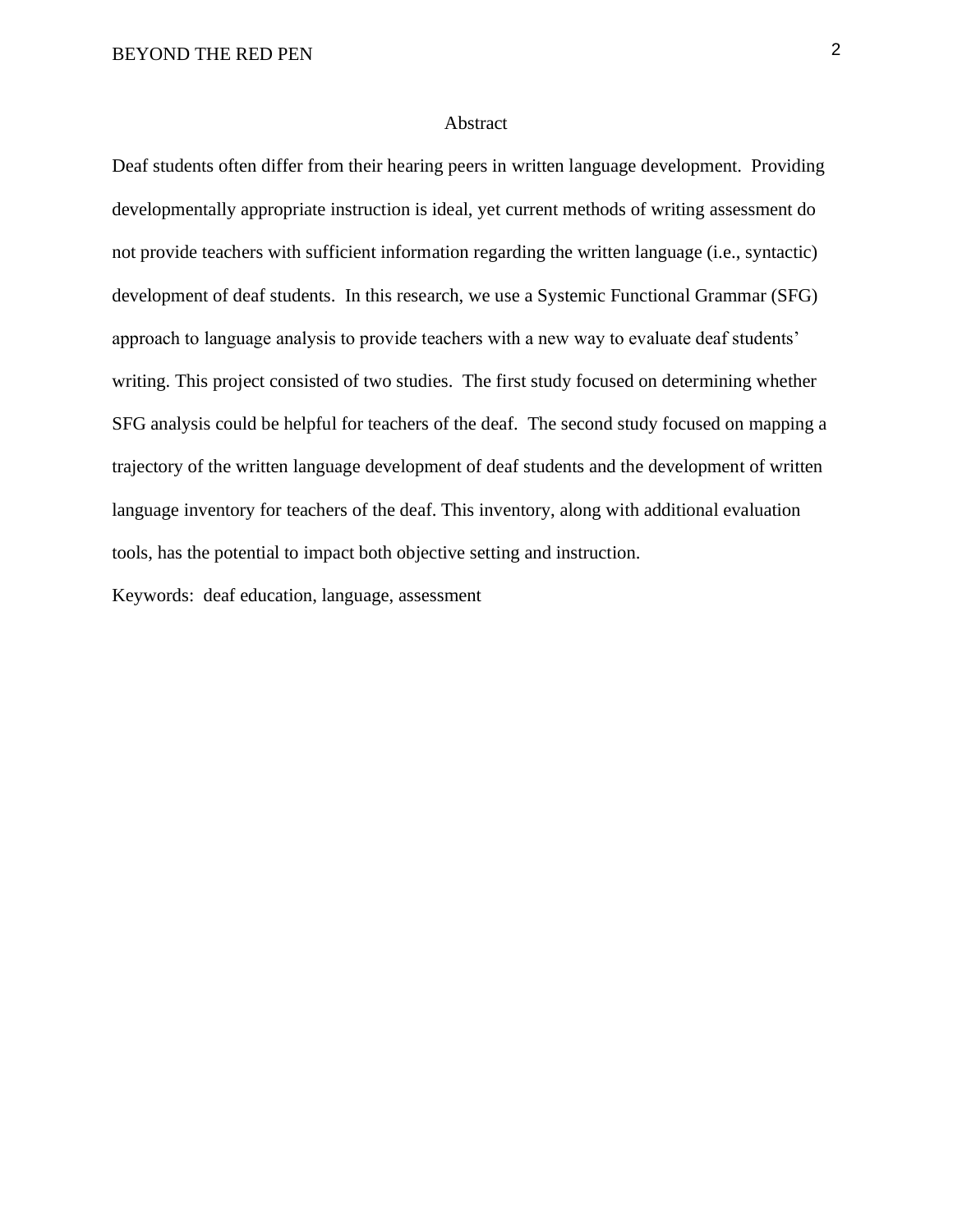Beyond the Red Pen: A Functional Grammar Approach to Evaluating the Written Language of Deaf Students

Written language development is a complex process, that begins, for most children, with spoken language development. Children with normal hearing acquire spoken language skills naturally through authentic communication in their environment. However, deaf children, have limited access to spoken language. Factors such as age of hearing loss identification, age of intervention, use of hearing technologies, and chosen mode of communication all impact access to and development of language for deaf students (Antia, Ree, & Kreimeyer, 2005). While sign language does allow deaf children uninhibited access to language through a visual pathway, for the majority of deaf children who use sign language, access is limited and delayed. Sign language is only used in the home of 22.9% of the deaf students in the United States (Gallaudet Research Institute, 2013) and less than 5% of deaf children are born to deaf parents (Mitchell & Karchmer, 2002). Regardless of the mode of communication, unlike hearing children, the vast majority of deaf children do not have full access to language models from birth. It is not surprising that research has found that language deficits exist for deaf children learning regardless of the chosen language, including American Sign Language (ASL; Schick & Hoffmeister, 2001; Strong & Prinz, 1997), English-based sign language (Geers, Moog, & Schick, 1984; Schick & Moeller, 1992), and spoken English (deVilliers, 2003; Geers et al., 1984). Easterbrooks and Baker (2002) write that the most challenging aspect of deafness is not the hearing loss, but the language development delays that result from language deprivation due to insufficient visual input and/or inaccessible auditory input. Expressive and receptive language delays have major implications for school learning (Hartmann, 1996), which occurs "through the medium of language" (p. 34, Bransford, Darling-Hammond, & LePage, 2005).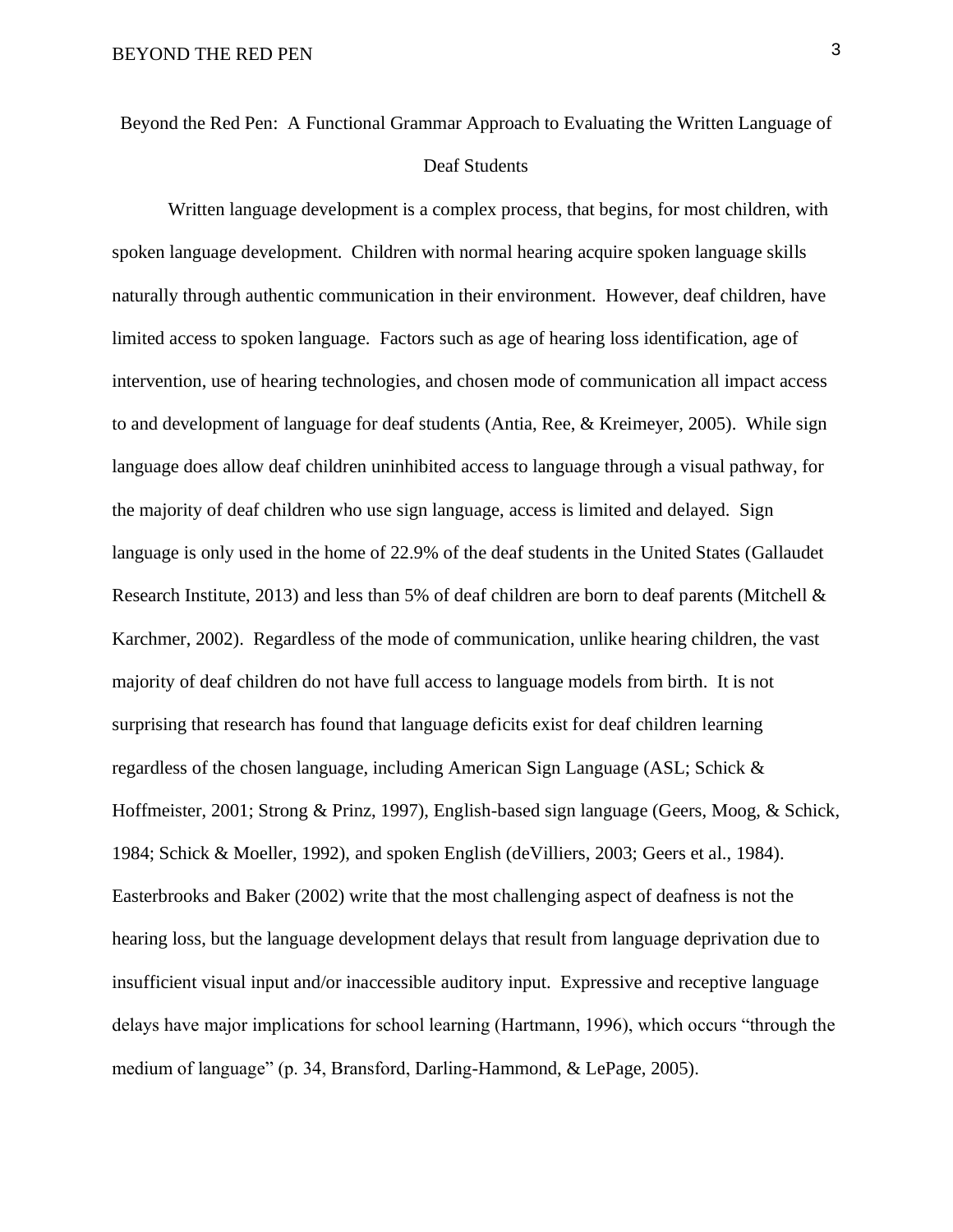Reading and writing can be a struggle for deaf students (Schirmir, 2000), since early language access and development are essential to later literacy development (Cunningham  $\&$ Stanovich, 1997; Hart & Risley 1995, 2003; Tabors, Snow, & Dickenson, 2001). The reading challenges of deaf students have been well documented (Allen, 1986; Dew, 1999; Traxler, 2000). There is evidence that deaf students continue to graduate with reading levels below those of their hearing peers (Commission on Education of the Deaf, 1988; Johnson, Liddell & Erting, 1989; Paul & Quigley, 1990; National Agenda, 2005). Notable delays and differences in the written language development of deaf students have also been well documented (Ivimey & Lachterman, 1980; Kretschmer & Kretschmer, 1986; Moores & Sweet, 1990; Yoshinaga-Itano et al.,1996).

 Studies have found differences in the rates of syntactic development between hearing and deaf students (Antia, Ree, & Kreimeyer, 2005; Musselman & Santo, 1998). The writing of deaf students contains more basic structures, less advanced structures (Koutsoubou, 2010; Rose et al., 2004), and more syntactic errors (Van Beijsterveldt & van Hell, 2009; Yoshinaga-Itano & Snyder, 1985) than their hearing peers. Research has not yet comprehensively examined or described the syntactic development of deaf students. Furthermore, there is no assessment available that is capable of providing detailed information regarding the syntactic development of deaf students.

 Developmentally appropriate instruction must be informed by assessment (Coffin, 2010; Bredekamp, 1987; deOliviera & Schleppegrell, 2015; Vygotsky, 1978), yet current assessments provide insufficient information for guiding the construction of written language objectives (French, 1999; Mayer, 2010; Musselman & Szanto, 1998). Language is made up of 5 main components: phonology, morphology, syntax, pragmatics, and semantics. Assessments of written language can measure any one, or all, of these components as well as various constructs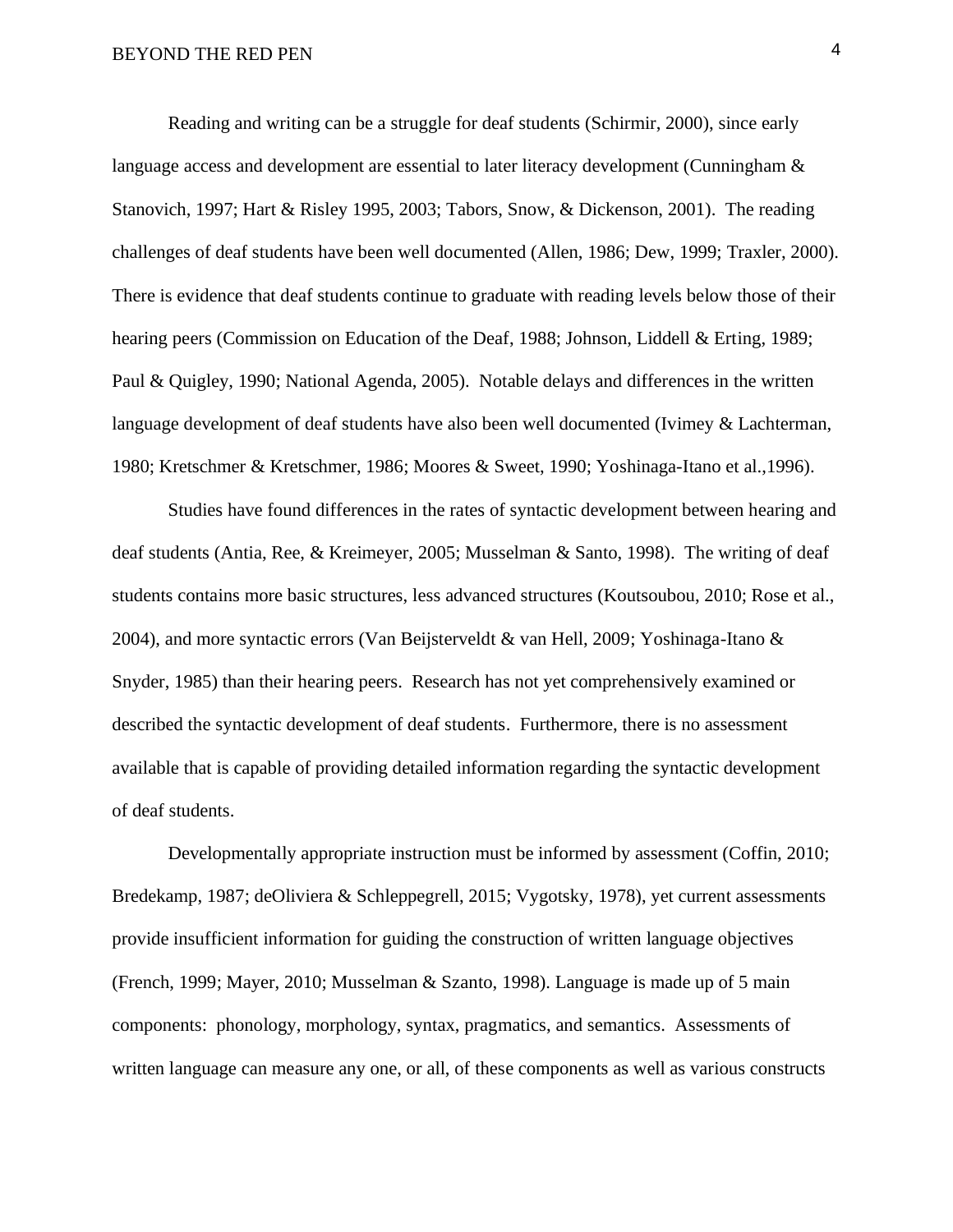of writing (e.g. ideas, cohesion, organization). There are both formal and informal options for written language assessment. The primary disadvantage of formal assessments is that they tend to measure comprehension and use of language that is decontextualized or contrived. Additionally, they provide quantitative information comparing a student's performance to a specific criterion or to the performance same-age or same-grade peers. This type of information is valuable for some purposes, but it does not help a teacher plan instruction. On the other hand, informal written language assessments are able to measure comprehension and use of language in context and provide a more direct link between assessment and instruction. Informal measures of written language include the cloze procedure (see Moores, 1970), Curriculum Based Measures (see Rose, McAnally, & Quigley, 2004), skills checklists, and rubrics. Still none of these assessments provide teachers with meaningful information about the language resources students are using in their writing. Teachers of the deaf need to know more about the syntactic development of deaf students. They need both an understanding of how deaf students in general progress in acquisition of syntactic structures and also a way to determine where their students are in that progression.

Literacy development inventories (See, for example, *Qualitative Reading Inventory-5*, *Bader Reading and Language Inventory (7th edition*), and the spelling inventories found in *Words Their Way.*) provide teachers with a way to take inventory of the skills their students have mastered, as well as a way to use "miscue analysis" (Goodman, 1969) to inform their understanding of the ways in which students are approaching literacy processes (i.e., decoding and encoding). The purpose of this research was to develop a written language inventory that could provide vital information to teachers who are providing writing instruction to deaf students. This inventory can provide teachers with a way to identify the linguistic structures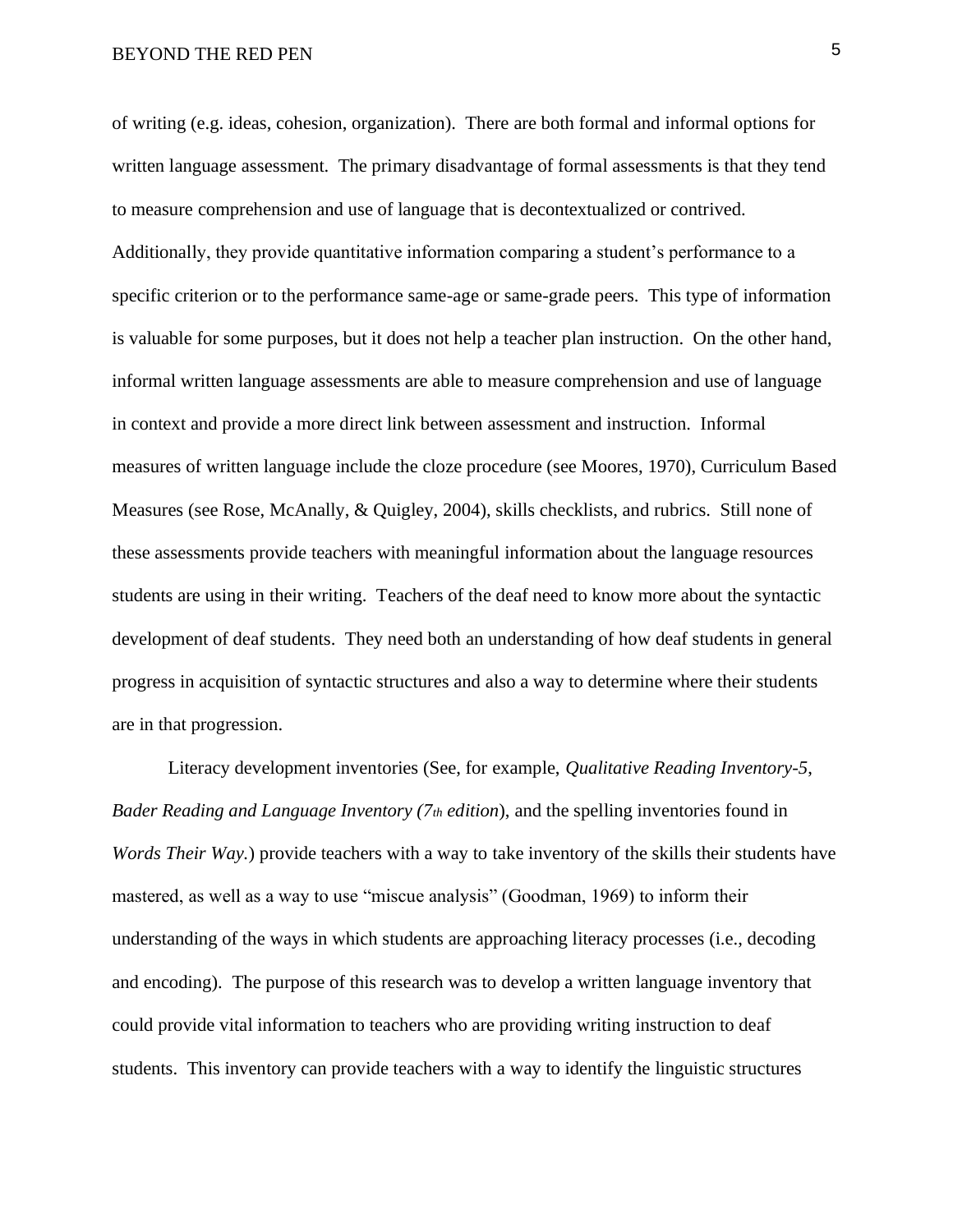students are using, using but confusing, and not yet using. Further analysis of the structures they are using in partially correct or confused ways can provide insight into the process through which a student is constructing meaning, and can illuminate areas of need for targeted instruction. In this way, the inventory will be able to guide written language instruction, allowing it to be more developmentally appropriate (Bredekamp, 1987).

#### **Systemic Functional Grammar**

SFG provides a way to consider how language works in context, as well as what language options are available (Fontaine, 2013; Halliday & Matthiessen, 2014). In this study, SFG acts as both the theoretical framework and the method of analysis. It was chosen as a framework to guide the development of the written language inventory because it allowed us to ensure that the inventory focuses on both form and function. When teachers use an SFG approach, evaluation and feedback are focused (first) on function, or meaning. Because meaning and form are connected, students will learn form implicitly. The goal of an SFG perspective is not to fix the errors in student writing, but to expand the options students have for making meaning (de Oliveira & Schleppegrell, 2015). It is assumed that errors are a natural part of language learning. In other words, before a student masters a particular linguistic structure, they will first make attempts in which they use the structure with confusion (i.e., error). An SFG approach allows teachers to focus on teaching students how to use the meaning-making resources they have and on teaching them about the choices available to them (de Oliveira & Schleppegrell, 2015).

Words occur in patterns, groups, phrases, and clauses. An SFG analysis accounts for these patterns and captures how linguistic structures are used to construct meaning. SFG analyzes a clause, but instead of traditional labels, such as subject and predicate, it uses functional labels. These labels differ according to the metafunction that is being analyzed. SFG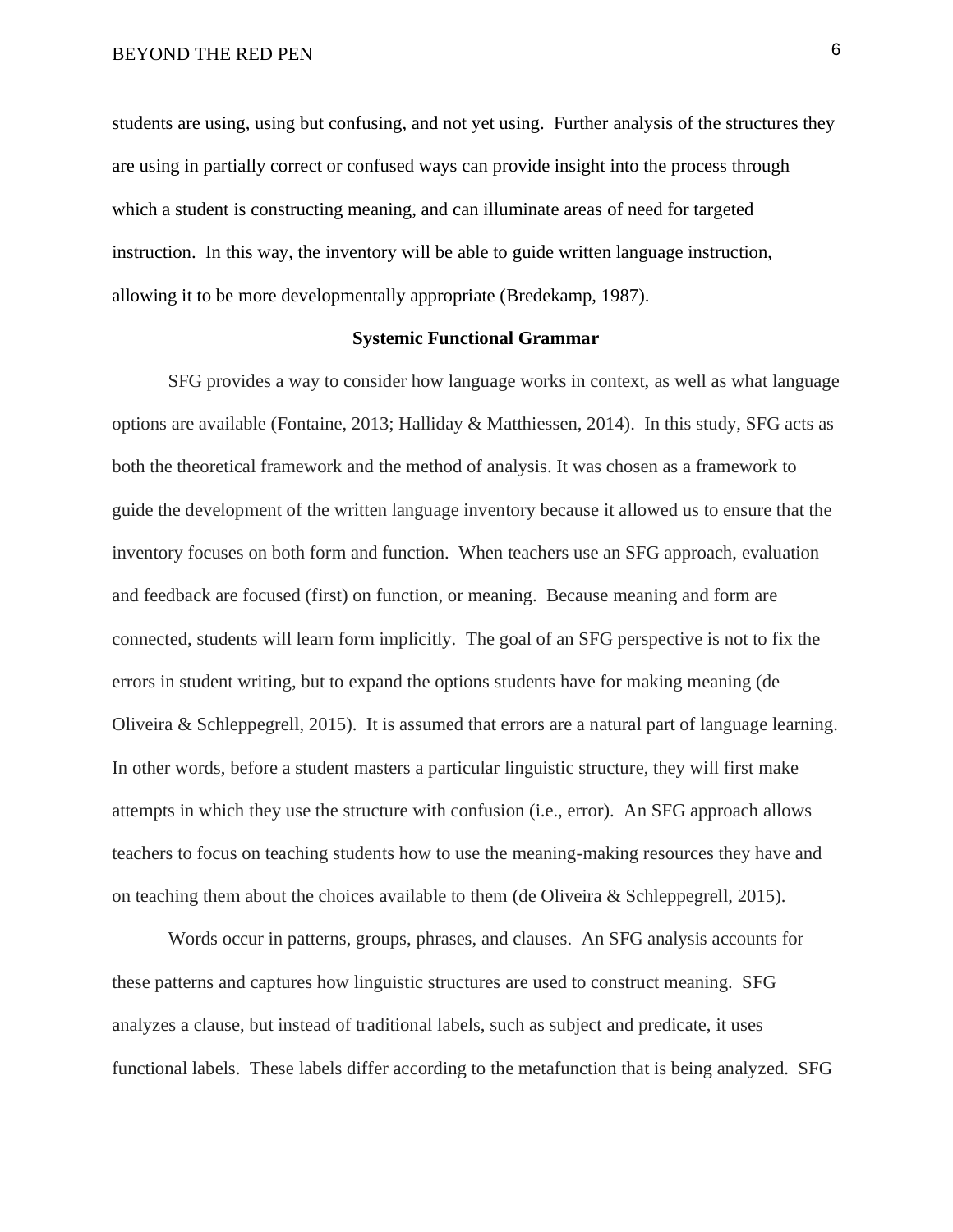names three metafunctions of language: *textual, interpersonal,* and *experiential* (Halliday & Matthiessen, 2014). Each metafunction has its own system of choices (Thompson, 2004). In this study, we use an experiential analysis. The experiential metafunction has to do with the representation of the writer's experiences in the external world (i.e., entities, events, qualities, etc.) and internal world (i.e., thoughts, beliefs, feelings, etc.)

In an experiential analysis, a clause is a representation of a particular situation involving *participants* and *processes* against a backdrop of *circumstances* (Fontaine, 2013). *Participants,*  the persons or things involved, are realized by nominal groups. *Processes,* the ways of happening, doing, sensing, saying, being, or having, are realized by verbal groups. *Circumstances,* the manner, location, and time in which processes occur, are realized by adverbial groups and prepositional phrases. Together participants, processes, and circumstances are used to represent entities in the world and the ways in which those entities act on or relate to each other (Fontaine, 2013). Both participants and processes are inherent or obligatory components of a clause. On the other hand, circumstances are almost always optional augmentation. An experiential analysis can be used to identify the resources students are using to represent their ideas.

Figure 1 is an example of an experiential analysis of the sentence "The last unicorn lived in a lilac wood, and she lived all alone", a quote from Peter S. Beagle's *The Last Unicorn* (1968). In this analysis, the language used to organize an imaginary happening is labeled and the labels provide information about how the author used specific linguistic structures to construct a text that declares to the reader who ('the last unicorn') did what ('lived'), where ('in a lilac wood'), and how ('all alone').

#### **Study 1**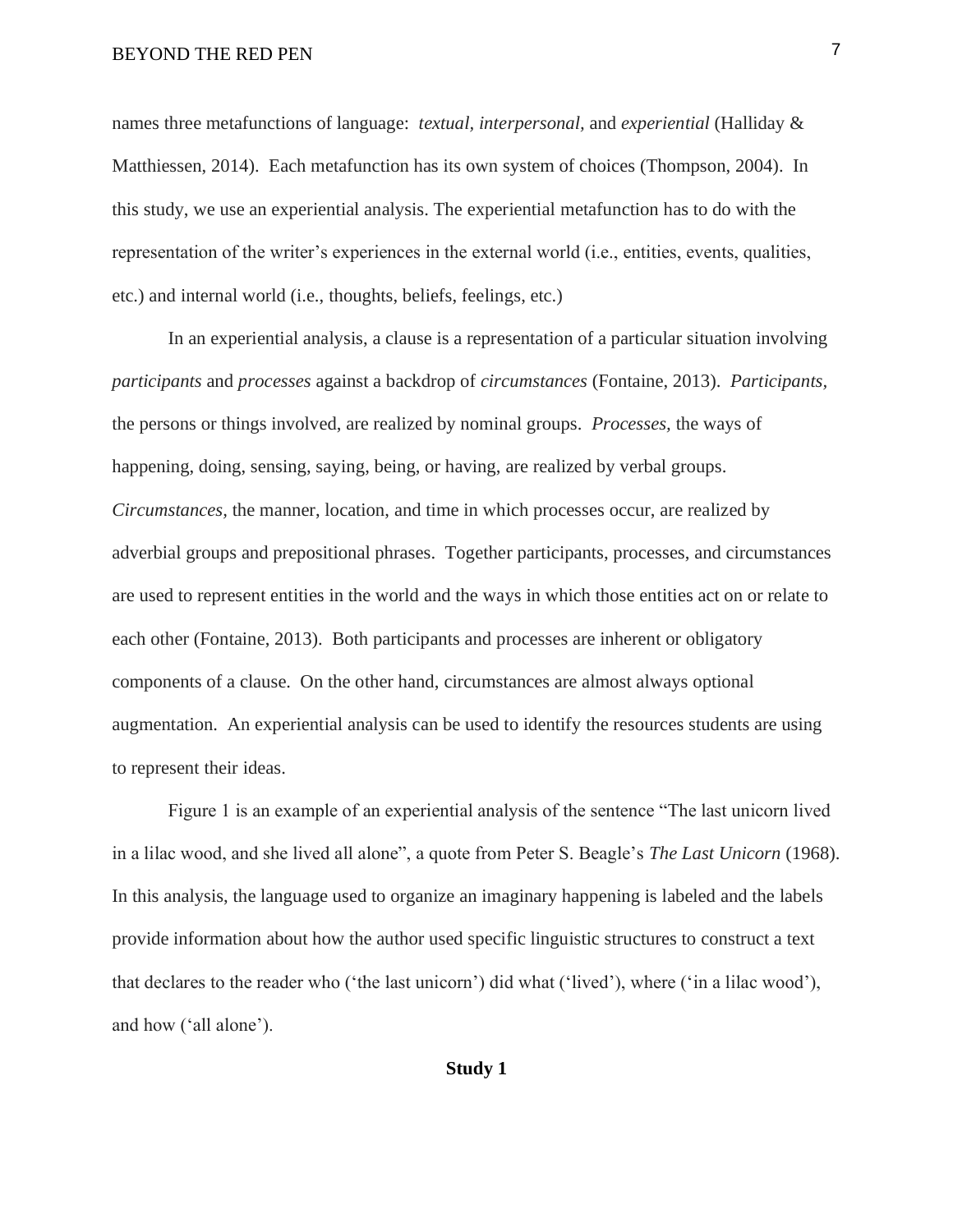#### **Background**

This research developed out of a larger three-year federally funded research project to more fully develop Strategic and Interactive Writing Instruction (SIWI; Wolbers et al., 2018), an approach to writing instruction designed for use with deaf students. One of the primary responsibilities of the teacher participants  $(N=6)$  in the study was setting discourse-level objectives (e.g., genre traits and organization) and language-level objectives (e.g., grammar/syntax) for their students. We found teachers struggled most with setting appropriate language-level objectives. They tended to choose skills like verb tense, capitalization, punctuation, etc. The skills they chose were things they were able to easily measure and address through mini-lessons; however, they were rarely aimed at helping students understand how words function together in groups and phrases. In our weekly meetings with teachers, they reported that it was difficult to set objectives because their students' writing contained so many errors and that they were not sure of the best way to determine if an objective was appropriate for a student's current level of development. This dilemma led the research team to wonder if a functional approach to writing analysis could be helpful for teachers.

In Summer 2013, we asked the participating teachers to engage in SFG experiential analysis of a few writing samples, labeling the participants (i.e. nouns and noun phrases), processes (i.e. verbs and verb phrases), and circumstances (i.e. adverbs and adverbial phrases). Together, the teachers and members of the research team, discussed how the analysis informed our knowledge of the students' language development. During this discussion, we noted that the analysis allowed us to pick up on characteristics of the students' language development that we had not noticed previously. In fact, it allowed us to shift our focus from identifying errors to identifying structures that students were using.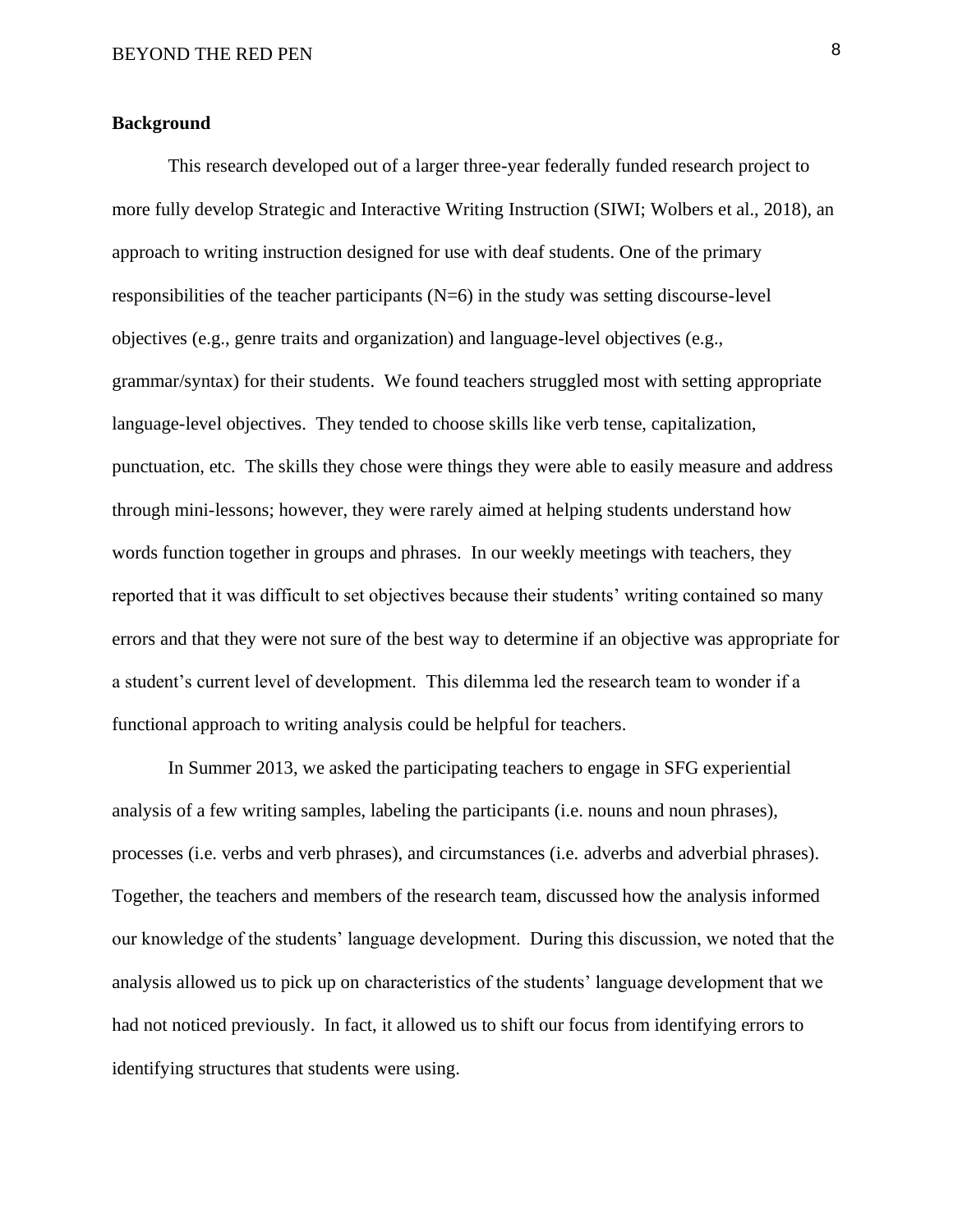### **Experiential Analysis**

The purpose of the first study was to determine if SFG experiential analysis could be used to identify a general trajectory of deaf student written language development and to determine if this information and type of analysis could impact the language assessment and instruction for deaf students. At the beginning of the 2013-2014 school year, we collected both recount and information report writing samples from 26 deaf students, resulting in a total of 52 samples from deaf students. These students were divided into low  $(N=9)$ , middle  $(N=11)$ , and high (N=6) groups based on language proficiency levels reported by their teachers. In order to add a hearing peer group to the analysis, narrative and expository samples were retrieved from the Oregon Department of Education Website [\(http://www.ode.state.or.us\)](http://www.ode.state.or.us/). The medium-low, medium, and medium-high 3rd, 4th, and 5th grade anchor papers were downloaded from the site, resulting in a total of 18 samples from hearing peers.

 I (Jennifer Renée) conducted a SFG experiential analysis of the language in theses samples  $(N=70)$ . I coded the participants in red, the processes in green, and the circumstances in blue. After these linguistic structures had been identified, I used traditional grammar labels (e.g.  $1<sub>st</sub> person pronoun, definite article + noun, noun + prepositional phrase) as inductive sub-codes$ (Miles, Huberman, & Saldana, 2013) to further categorize the structures in tables. Next, I compared the findings between groups and between genres, looking for differences in the linguistic structures used. I found that there were clear differences across groups. For example, students in the low group were most likely to use one-word nouns while students in the high group often expanded before or after the noun. There were also differences between genres. For example, in recount writing students used more structures containing personal pronouns and more structures containing past tense verbs than they did in information report writing. We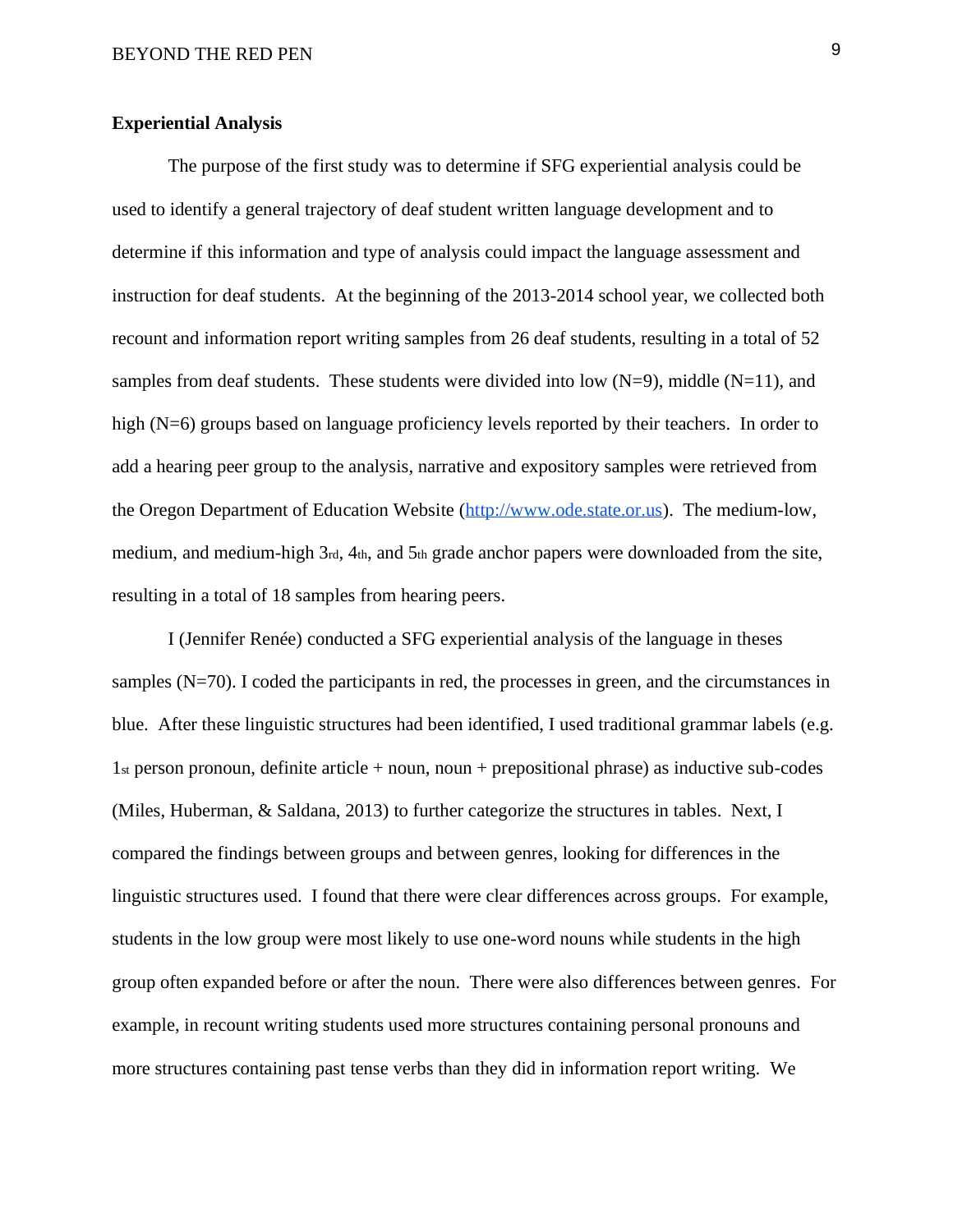concluded that experiential analysis was an effective way to identify and compare the syntactic structures used by students at varying levels of language proficiency.

### **Development & Field-Testing of Evaluation Tools**

In Fall 2013, we shared the findings with the teachers, and one teacher stated that it would be beneficial for her to have this information in "some sort of ladder" to help her identify what types of skills might be "appropriate next steps". Using her idea and the findings from the analysis, I developed *Language Progression Charts* to depict the general progression of the noun, verb, and adverb structures students used to construct sentences. In Spring 2014, we introduced a group of teachers  $(N=4)$  to the charts. During a weekend professional development, the teachers used them to analyze their students' writing samples and set language objectives with us. They then continued to use them to analyze student writing throughout the remainder of the semester. At the end of the year, we conducted interviews and asked teachers to reflect on their use of the charts, SFG experiential analysis, setting language objectives, and their instructional practices. The following themes emerged from an analysis of these interviews:

- 1. Engaging in experiential analysis informs teachers' understandings of students' present levels of performance.
- 2. Using a progressive chart that includes grammar structures of proficiency groups and of typically developing students contextualizes students' performance and guides the development of next objective.
- 3. Bridging knowledge gained from experiential analysis and changing instructional practices requires modeling of application-based strategies.
- 4. Applying experiential analysis and setting next objectives based on the analyses requires substantial time.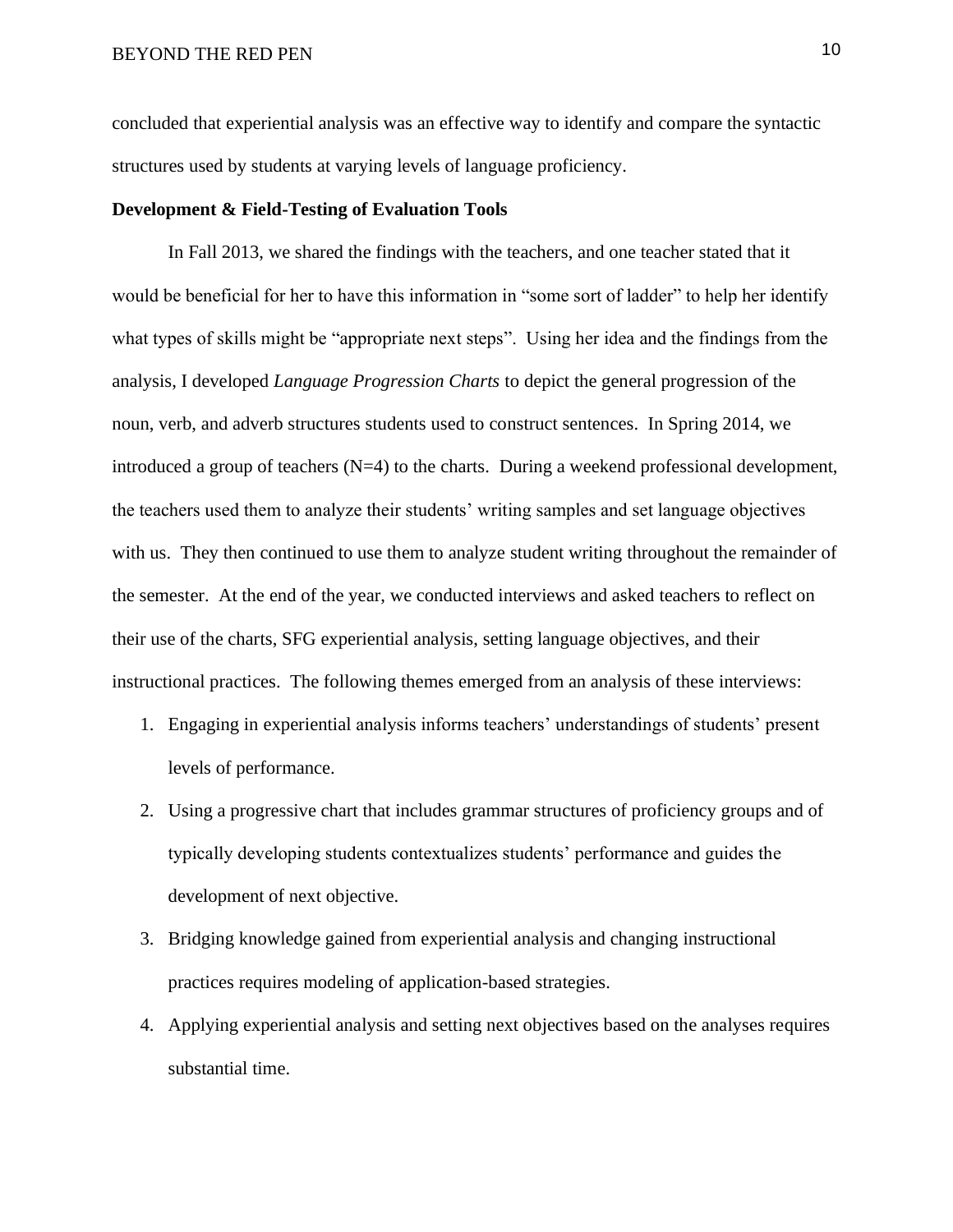The first study demonstrated that findings of SFG experiential analysis could be used to map out a general progression of written language development. It also demonstrated that the information gained from this type of analysis helps teachers set instructional objectives for deaf students. However, the time required to learn and engage in this type of analysis is substantial, making it a somewhat impractical method of evaluation for classroom teachers. These conclusions led to a second study aimed at developing a written language inventory informed by SFG analysis. This type of inventory has the potential to allow teachers to benefit from the advantages of SFG analysis, without requiring extensive time for training and analysis.

#### **Study 2**

#### **Analysis Methods**

The purpose of the second study was to use SFG experiential analysis to map out a general trajectory of deaf student written language development and to use this information and feedback from current teachers to develop a written language inventory for deaf students. While the first study had begun to map out a trajectory of written language development using SFG experiential analysis, the sample size was small and all of the deaf students attended the same school. A second SFG experiential analysis was necessary to ensure that the content of the inventory would be based on findings more representative of the population. For the second study, we collected samples from a larger, more diverse group of participants. While the findings from the first study indicated that genre does impact the use of syntactic structures, we needed to limit the analysis to one genre. We selected information report because we felt this information would be relevant for all teachers of the deaf. Students are expected to use information writing not only in Language Arts, but also in content area classes (e.g., Social Studies, Science).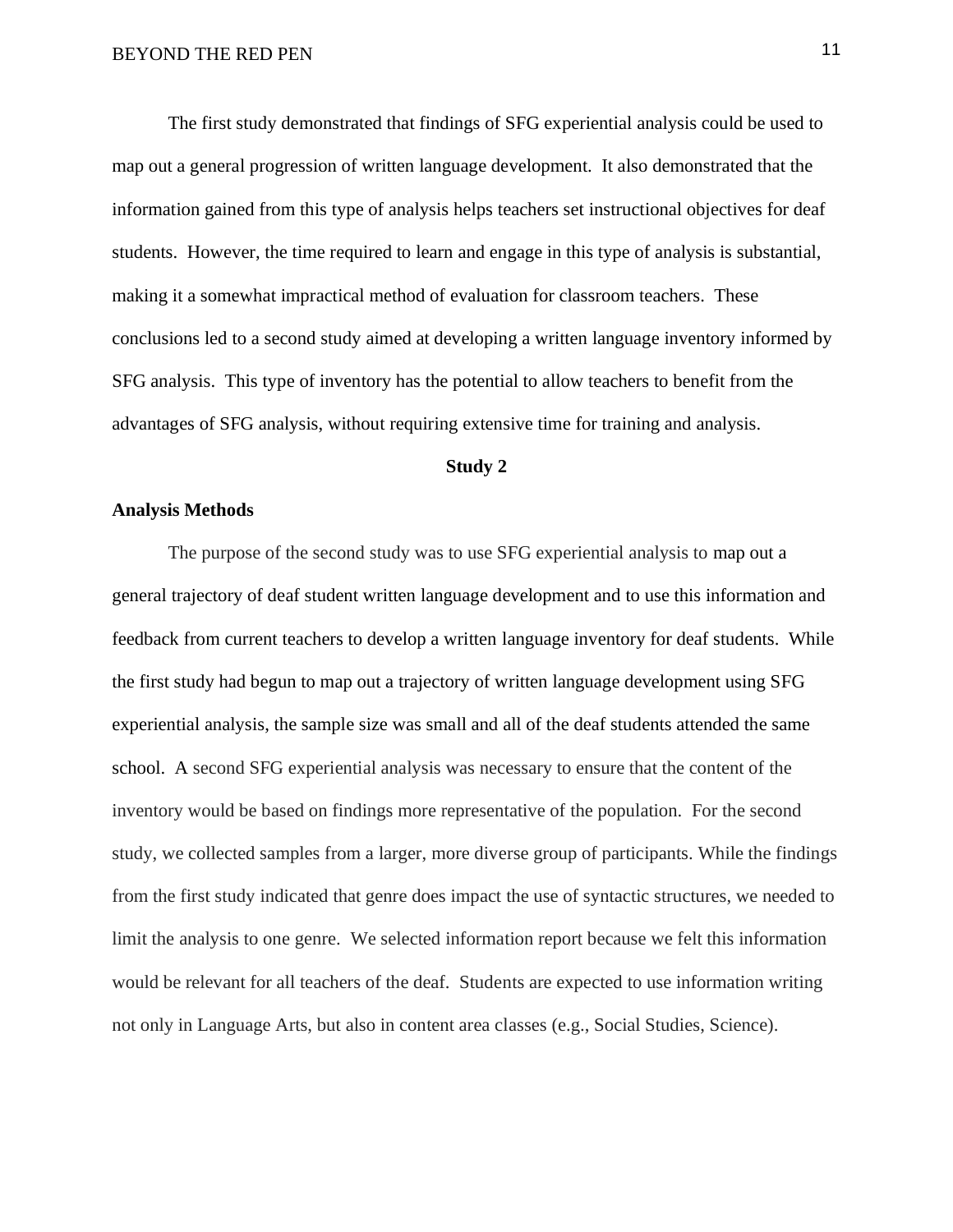In Fall 2014, we collected information report writing samples from a total of 106 participants in 3rd-5th grades. These students were participants in the experimental or comparison groups in the 3rd year of the SIWI development project. Seventy-four of the students had a hearing loss ranging from mild to profound, while thirty-four of the students had normal hearing. The deaf students attended school in a variety of settings (i.e., neighborhood schools, site-based programs, day schools for the deaf, and residential schools for the deaf) that used a variety of communication philosophies. The participating deaf classes included five bilingual classes, four Total Communication classes, and four Listening and Spoken Language classes. These classes were located in urban, suburban, and town areas in eight states. The participating hearing comparison classes included one 3rd grade class, one 4th grade class, and one 5th grade class at an elementary school located in a large urban metropolitan area in the Southeast. According to Public School Review (n.d.), the school had a minority enrollment of 46%, and 72% of the students attending the school were eligible for free or reduced lunch in 2012-2013.

Before coding the data, the samples were organized into 4 equally sized groups based on written language proficiency. Grade level standard scores on the Broad Written Language cluster of the *Woodcock-Johnson III Achievement Test* (WJIII; Woodcock, Schrank, Mather, & McGrew, 2007) were used to create the groups. Students with a standard score of 1-50 were placed in the low language proficiency group  $(N=25)$ . Students with a standard score of 51-70 were placed in the mid language proficiency group (N=24). And students with a standard score of 71-110 were placed in the high language proficiency group (N=24). Because writing samples had been collected from 32 hearing students, we needed to eliminate samples from the hearing peer group to have an equal group size. Z-scores were used to identify the 7 students whose WJIII scores were the farthest from the mean and eliminated samples from students with a z-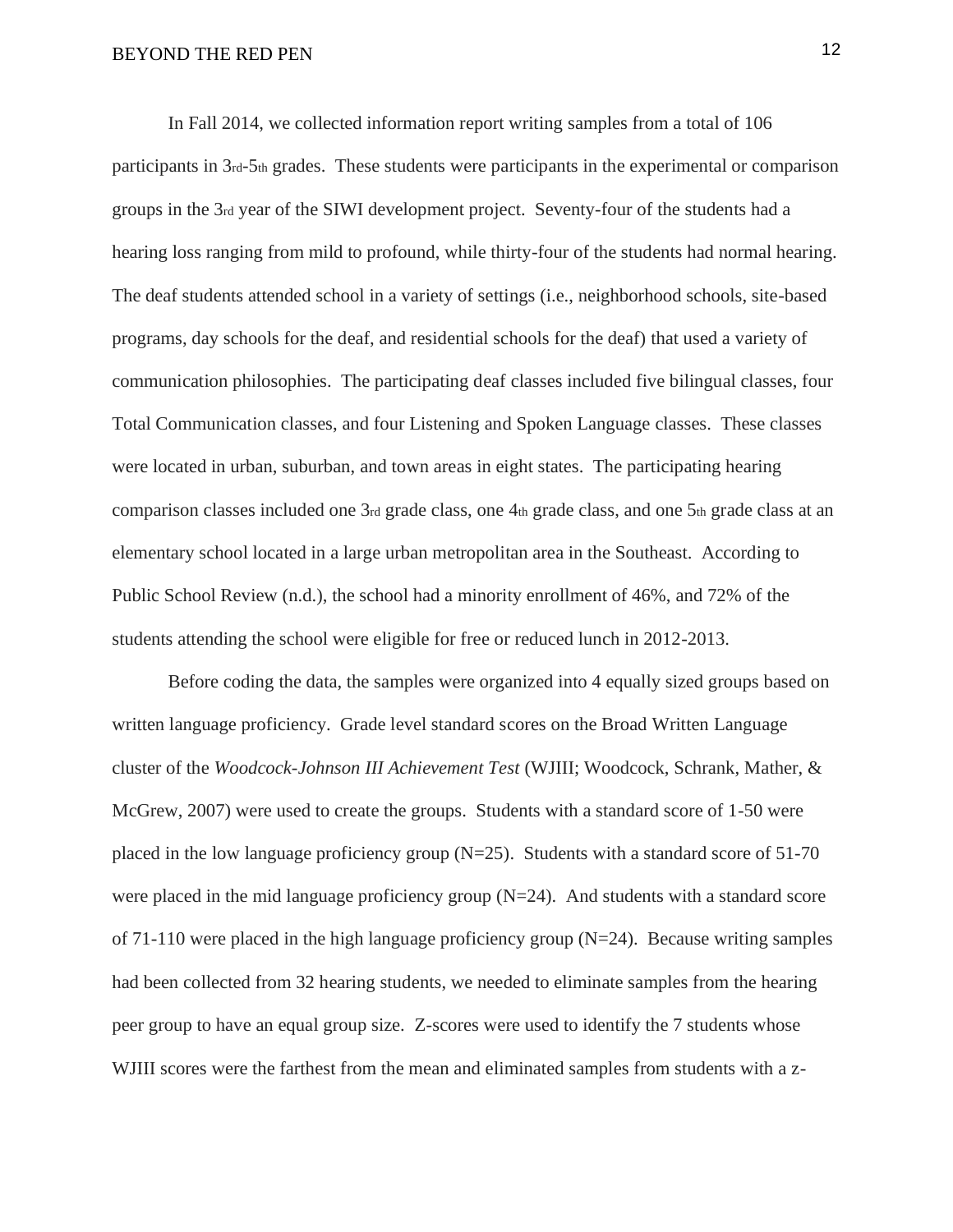score larger than  $+/- 1.13$  to create an approximately equally sized hearing peer group (N=25). All of the deaf groups included 5 or more students from each grade, indicating that there was not a strong correlation between deaf students' grade levels and written language maturity.

I (Jennifer Renée) then used the qualitative and mixed methods research software program, NVivo for the analysis. I uploaded the 98 writing samples to the program and divided each sample into clauses. Then, I began a 2-level experiential analysis using nodes (i.e., codes) to label syntactic structures. In the first level of analysis, experiential metafunction labels (*participant, process*, and *circumstance*; Halliday & Matthiessen, 2014) were used as a predetermined coding scheme. In the second level of analysis, inductive codes (Miles, Huberman, & Saldana, 2013) were used to describe the structures. These codes consisted primarily of traditional grammar labels. For *circumstances* (i.e. adverbs)*,* question word labels (e.g. *when?, where?, how?)* were also used.

Because deaf student writing typically contains errored attempts to construct syntactic structures, I had to determine how errored constructions would be coded. I decided to code word groups according to the targeted structure that a student attempted. For example, one student wrote "My brother want play Candyland", instead of "My brother wanted to play". Although "want" should have been a past tense stative verb, I coded the *process* "want play" as *other stative—present* rather than *other stative—past* because the student had not made an attempt to construct a past tense verb. However, I also coded it as *verb + infinitive* because the student had made a clear attempt to combine the two verbs (want and play) in this way. In addition to the two tiers, I also coded for errors. In the example above, I also coded "want play" as *incorrect tense.* In addition to the experiential analysis, we compared the samples between groups, looking at writing level differences.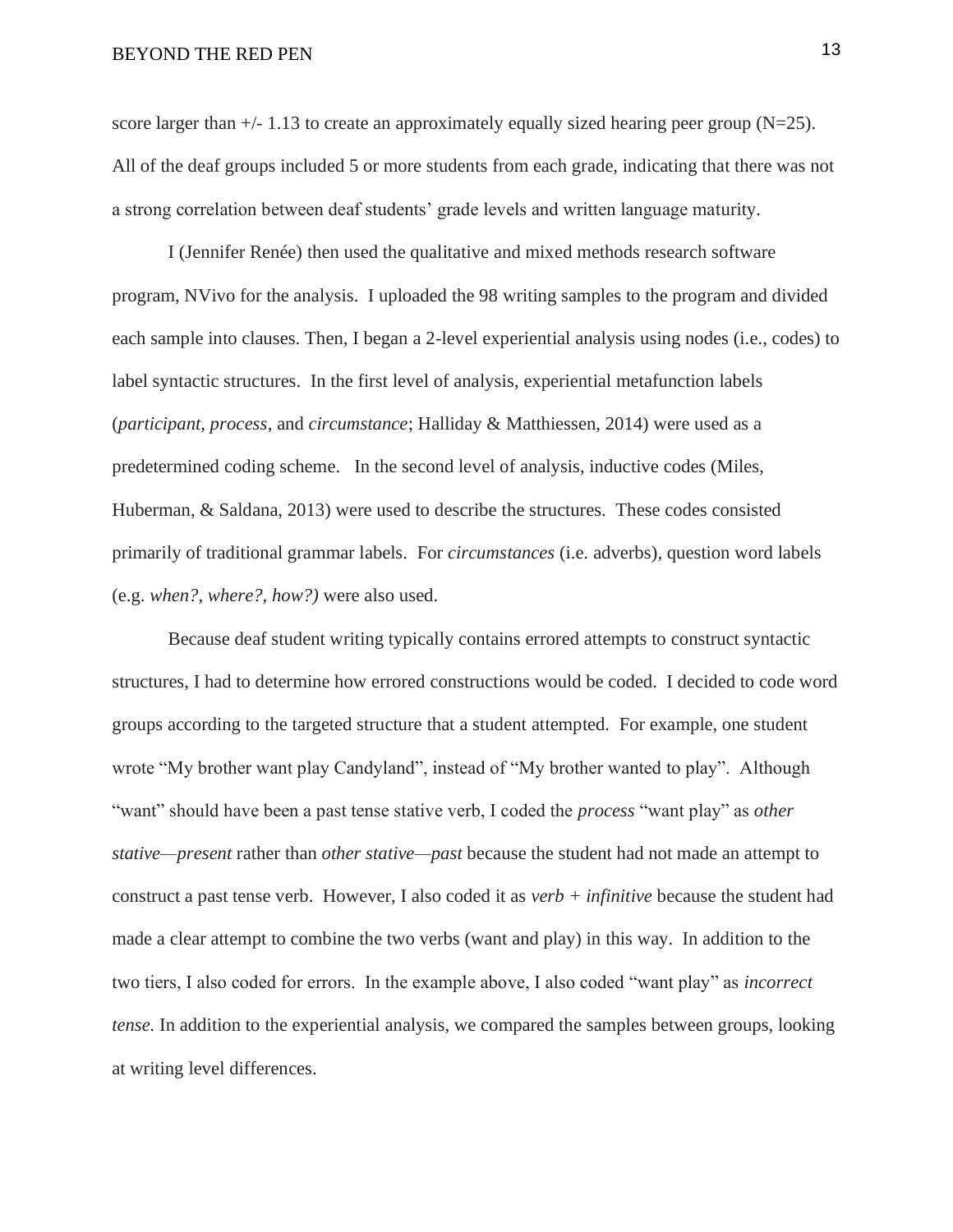#### **Findings**

There were clear qualitative differences between the writing of each group. The students in the low group were emergent writers--four students drew pictures and did not write any words; four students wrote lists of words; and sixteen students combined words in an attempt to construct simple sentences. The students in the mid group were beginning writers--the majority conveyed their ideas through simple sentences; about half organized their sentences into paragraphs with a beginning, middle, and end; and three students wrote multiple paragraphs. The students in the high group were more developed writers--the majority organized their sentences into a paragraph with a clear beginning, middle, and end; six students wrote multiple paragraphs; and the majority used one or more complex sentences. The students in the hearing peer group were more independent writers--the majority wrote multiple paragraphs, and almost all students used complex sentences in their writing. In addition to these qualitative differences, the experiential analysis revealed quantitative differences in the language of each group.

**Nouns/Participants.** The majority of the words written by students in all groups were classified as participants. Furthermore, all of the students who wrote words in their sample used participants. As expected, the number of participants used by each group and total number of words used to construct those participants increased between each group. Additionally, the variety of structures used by the students increased at each level of proficiency. See Table 1.

Students in the low group used mostly 1st person subject pronouns, proper nouns, and common nouns without expansion. When they did use expansion, they were most likely to use classifiers before the noun (e.g. race car).

The students in the mid group used 147% more participants than the low group, and the average length of their participants was 23% longer. They were more likely than those in the low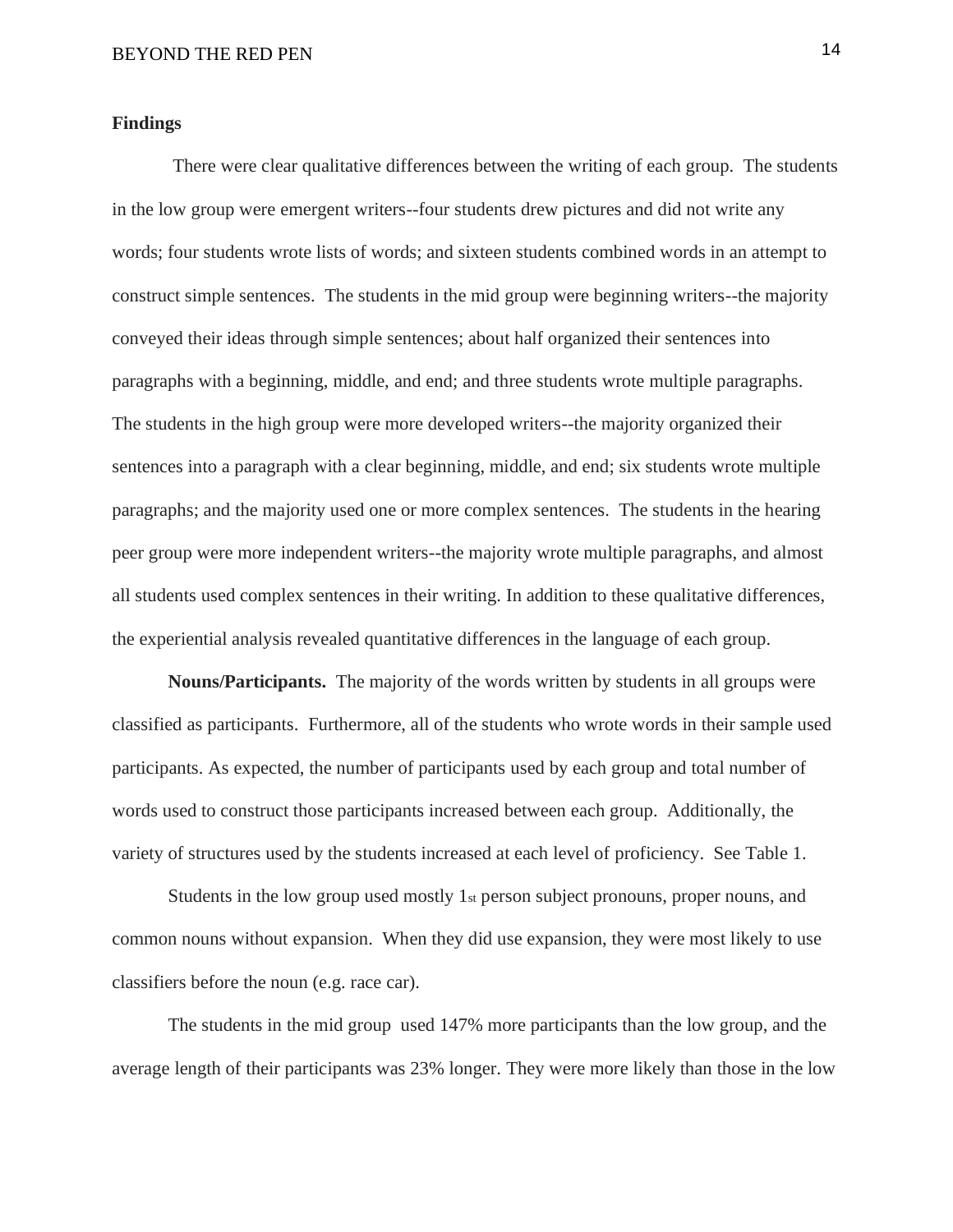group to use plurals and 3rd person subject pronouns and to join nouns with conjunctions and comma series. Students in the mid group were also much more likely to expand before nouns, primarily with describers and possessive pronouns.

Although the students in the high group used only 8% more participants than the mid group, the average length of their participant word groups was 39% longer. Students in the high group were more likely than those in the low and mid groups to use  $2<sub>nd</sub>$  person subject pronouns and object pronouns. They were also more likely to use indefinite and definite articles and quantifiers to expand before the noun. For example, a student in the low group might write, *"I saw cars."*, but a student in the high group might write, *"I saw the cars."* or *"I saw many cars."*  Additionally, while incidents of expansion after the noun were rare in the low and mid group, 57% of students in the high group used expansion after the noun, by adding prepositional, nonfinite, and finite phrases. For example, instead of *"I saw cars."*, a student in the high group might write, *"I saw many cars lined up in the big field."*

The hearing peer group used 125% more participants than the high group, and the average length of their participants was 27% longer. The average (mean) length of a participant written by d/hh students in the mid group was 1.85 words, while the average length of a participant written by hearing peer students was nearly double at 3.28 words. Hearing peer students use several structures that were not often used by the d/hh students in any group. They used the existential there (e.g. *There* are four types of sharks.), used demonstrative pronouns and partitives to expand before nouns, and used examples to expand after nouns. They also used imbedded clauses as participants (e.g. Ms. Galloway, *who is very funny and nice,* is my math teacher.)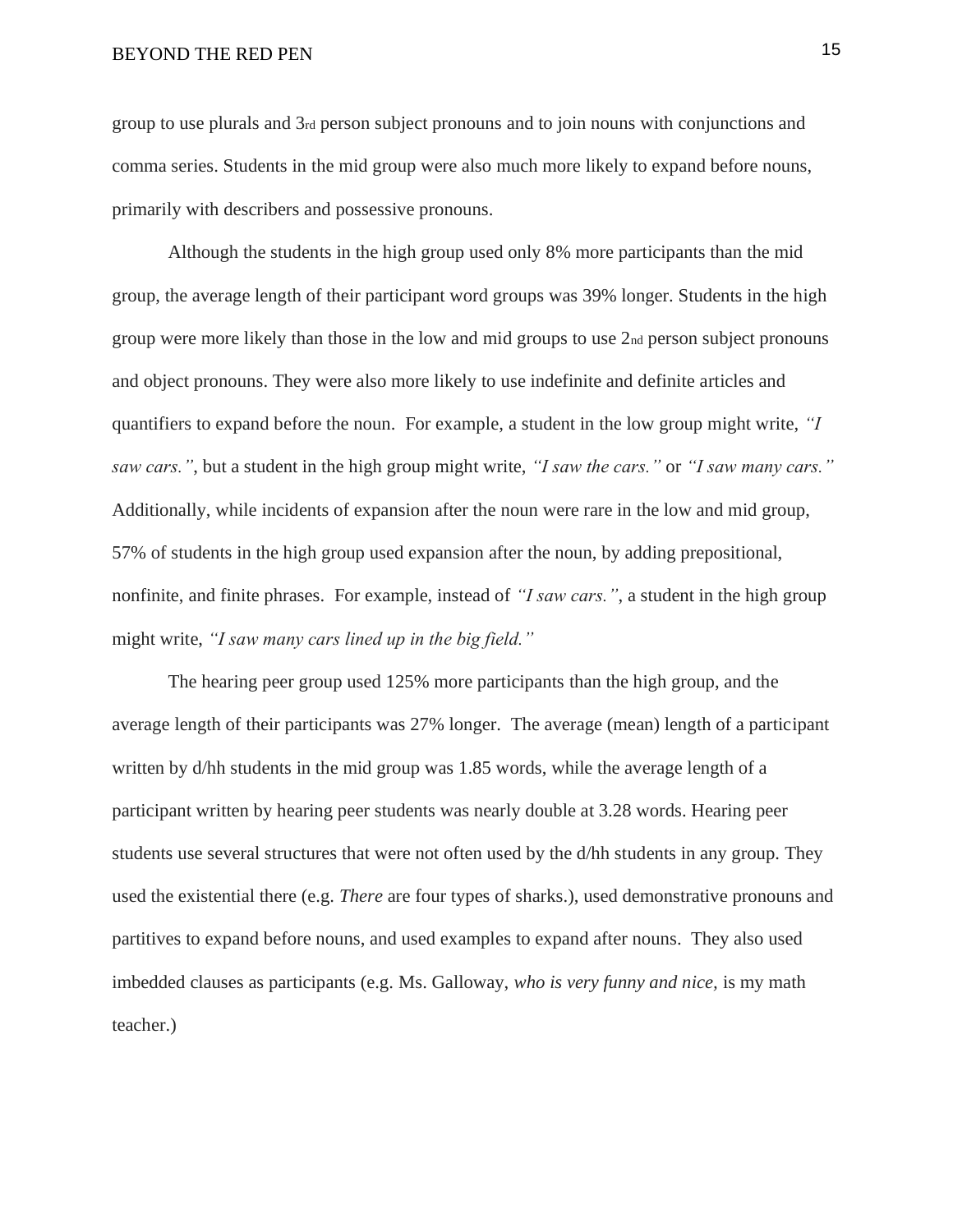**Verbs/Processes.** With the exception of the students in the low group who drew pictures or wrote lists, all students used processes in their writing. After participants, processes made up the second highest percentage of word use for students in the low and mid groups. The number of uses of processes increased between each group; however, the difference in the average length of processes did not follow a consistent pattern. See Table 2.

Students in the low group primarily used present tense action (e.g. run) and stative verbs (e.g. is) with some uses of modal helping verbs (e.g. should run). The students in the low group did not use a wide variety of verbs. The verbs *is, have, like, eat, play, see, work,* and *run*  accounted for over half of the verbs used by the group. The average length of processes used by students in the low group was longer than the average length of those used by students in the mid group and slightly longer than those used by students in the high group. While the majority (76%) of the processes used by students in the low group were only one word, several longer structures used positively skewed the mean word length of processes because there were only 98 processes used by this group. For example, one student wrote, "But you guy *have to do take turns and do not cut in the line."* The construction of the process is errored but is an attempt at using a very complex process structure with many words.

The mid group used 67% more processes than the low group, but the average length of their processes was 11% shorter, which may indicate that the processes written by the mid group contained less errors. Students in the mid group were more likely to use the present tense of the stative verbs "to be" and "to have" and to use processes containing infinitives, such as *like to play.*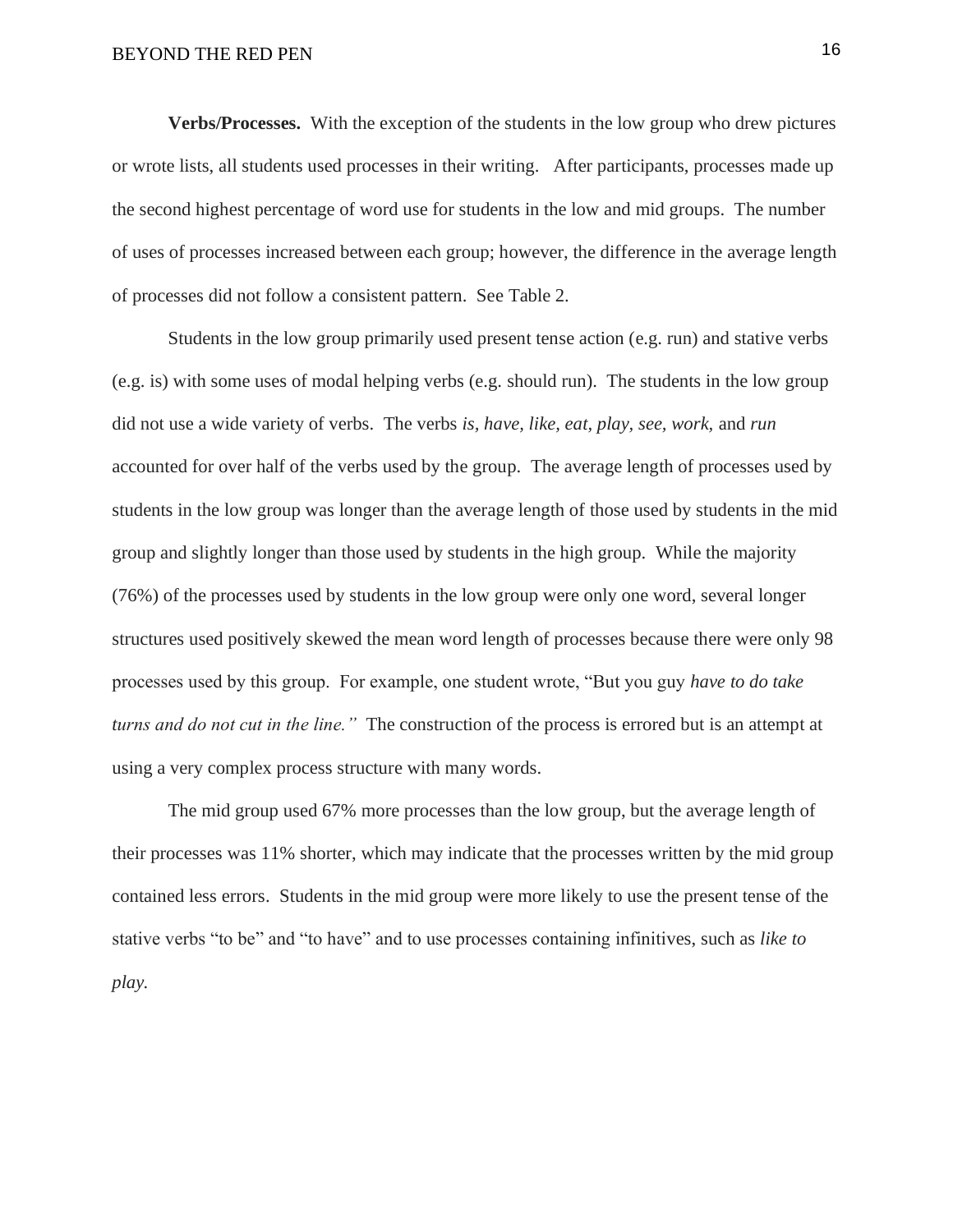The high group used 32% more processes than the mid group, and the average length of their processes was 11% longer. Students in the high group were more likely to use processes that contained prepositions, such as *give up*.

The hearing peer group used 144% more processes than the high group, and the average length of their processes was 31% longer. Students in the hearing peer group were more likely to use helping verbs including primary helping verbs and semi-modal helping verbs.

**Adverbs/Circumstances.** While participants and processes are necessary components of a sentence and therefore used by the majority of students in all groups, the use of circumstances is "optional" and was not demonstrated in all students' writing. Similar to participants, the number of uses and the average number of words of circumstances increased significantly from low to high and hearing peer groups. And, the largest differences found between groups was in this area. See Table 3.

Only 29% of students in the low group used circumstances. Students in the low group primarily used one-word circumstances to tell *where* (e.g. here, upstairs, outside).

Approximately 56% of students in the mid group used circumstances, and they used them 211% more than the low group. The average length of their circumstances was 47% longer than those of students in the low group. Students in the mid group used circumstances to tell both *where* and *when* and were more likely to use prepositional phrases (e.g., on the couch, in class).

About 84% of students in the high group used circumstances. The high group used 166% more circumstances than the mid group, and the average length of their circumstances was 89% longer. Students in the high group used circumstances to tell *where, when, why, how* (e.g., quickly, in one gulp), or *with what condition* (e.g., when we run, if I need help)*.* Students in the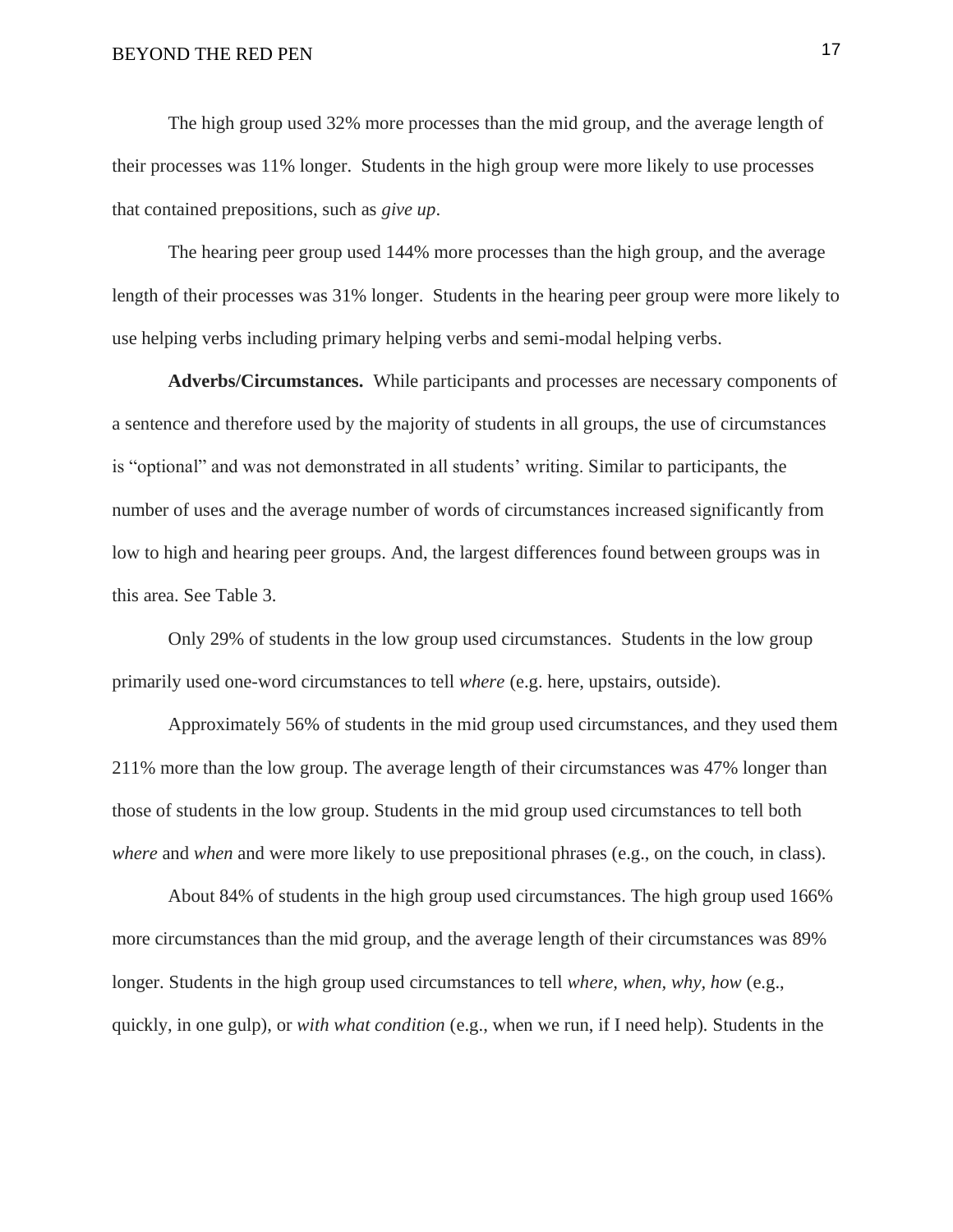high group were 58% more likely, than those students in the low or mid groups, to use circumstances to compose dependent clauses (e.g., After we won the game, we went to eat.)

All students in the hearing peer group used circumstances. They used 75% more circumstances than the high group, but the average length of their circumstances was only 8% longer. The hearing group used circumstances for one additional reason: to tell *how often* (e.g., always, sometimes). However, hearing peer students were 28% more likely than students in the high group to use dependent clauses. Furthermore, they wrote more than twice as many complex sentences. After participants, circumstances made up the second highest percentage of word use for students in both the high group and hearing peer group.

### **Development and Field-Testing of Written Language Inventory**

The findings of the experiential analysis were used to map out a basic trajectory of the written language development of deaf students, by placing the structures found in the analysis in order of frequency of use from low, to mid, to high, to hearing peer group. This trajectory was used to create a *Written Language Inventory (WLI)* that contained both an *Individual Student Checklist* (see Figures 2-4) and a *Class Objective Setting Guide*. See Kilpatrick (2015) for the full inventory. In the 2014-15 school year, the eight teacher participants in the third-year of the SIWI project field tested a draft of the WLI. They were introduced to the this type of analysis during a professional development session in Summer 2014, using the tools developed in Study 1. During Fall 2014, a member of the research team visited each of the teacher's classrooms and brought a draft of the WLI. With support from the research team member, each teacher used the WLI to evaluate their students' writing and set language-level objectives. During this process they provided feedback on the inventory sharing initial questions, comments, and suggestions which were documented in the research team's shared field notes. Throughout the year, they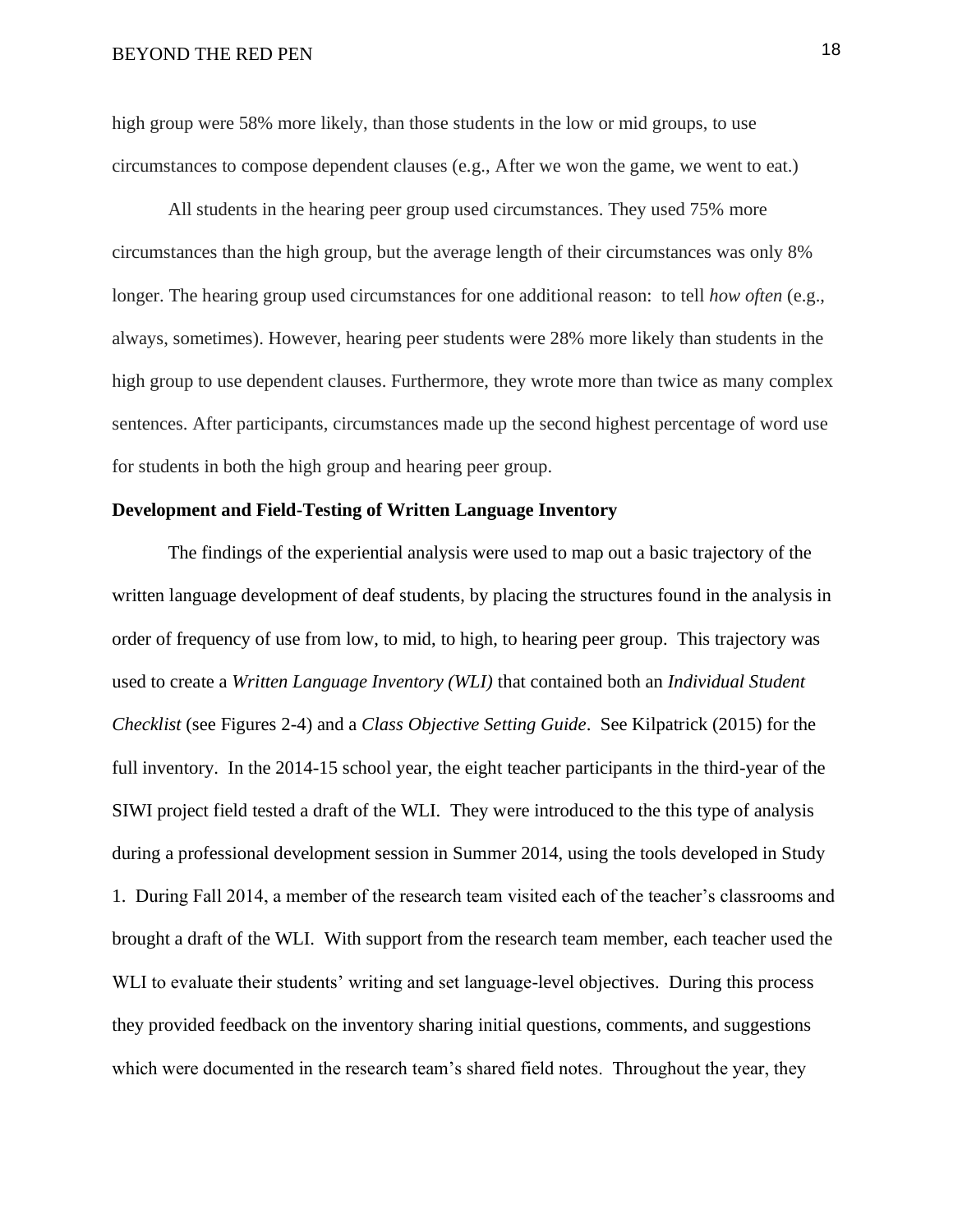continued to provide feedback during bi-weekly virtual meetings and email messages. All feedback was added to the field notes. A review of these notes, showed that participants perceived the inventory as a helpful assessment tool. They indicated that the inventory provided them with a clearer picture of their students' linguistic repertoire, allowing them to identify areas of need. Kendall said, "I think this format is very user friendly, it is easy to see what skills are needed for each child and the class." They also indicated that using the inventory helped them to set objectives and plan instruction. Jane reported, "They (the components of the inventory) are helpful because I was able to target some quick fix goals like increasing adjective + noun and prep phrases to tell when." She went on to say, "I like it (the inventory) because it gives me very concrete ways to increase their writing abilities. The teachers provided suggestions for change, and revisions were made to the inventory based on their feedback.

#### **Ongoing Research**

Although Study 2 concluded in May 2015, this research project is ongoing. In Summer 2015, we held the final professional development workshop for the SIWI development project and introduced a group of teacher participants  $(N=14)$  to the WLI. Some of these teachers had been involved in Study 1 and/or Study 2; however, more than half of the teachers had not seen earlier drafts of the Written Language Inventory. At the beginning of the workshop, participants were given 3 writing samples and asked to make observations about the writing sample and to set objectives based on these observations. During the workshop, the teachers were introduced to the WLI and engaged in guided practice using the inventory with their own students' samples. At the end of the workshop, they were again given the 3 writing samples and asked to make observations about the writing samples and to set objectives based on these observations. A comparison of the pre- and post- observations and objectives showed distinct differences. The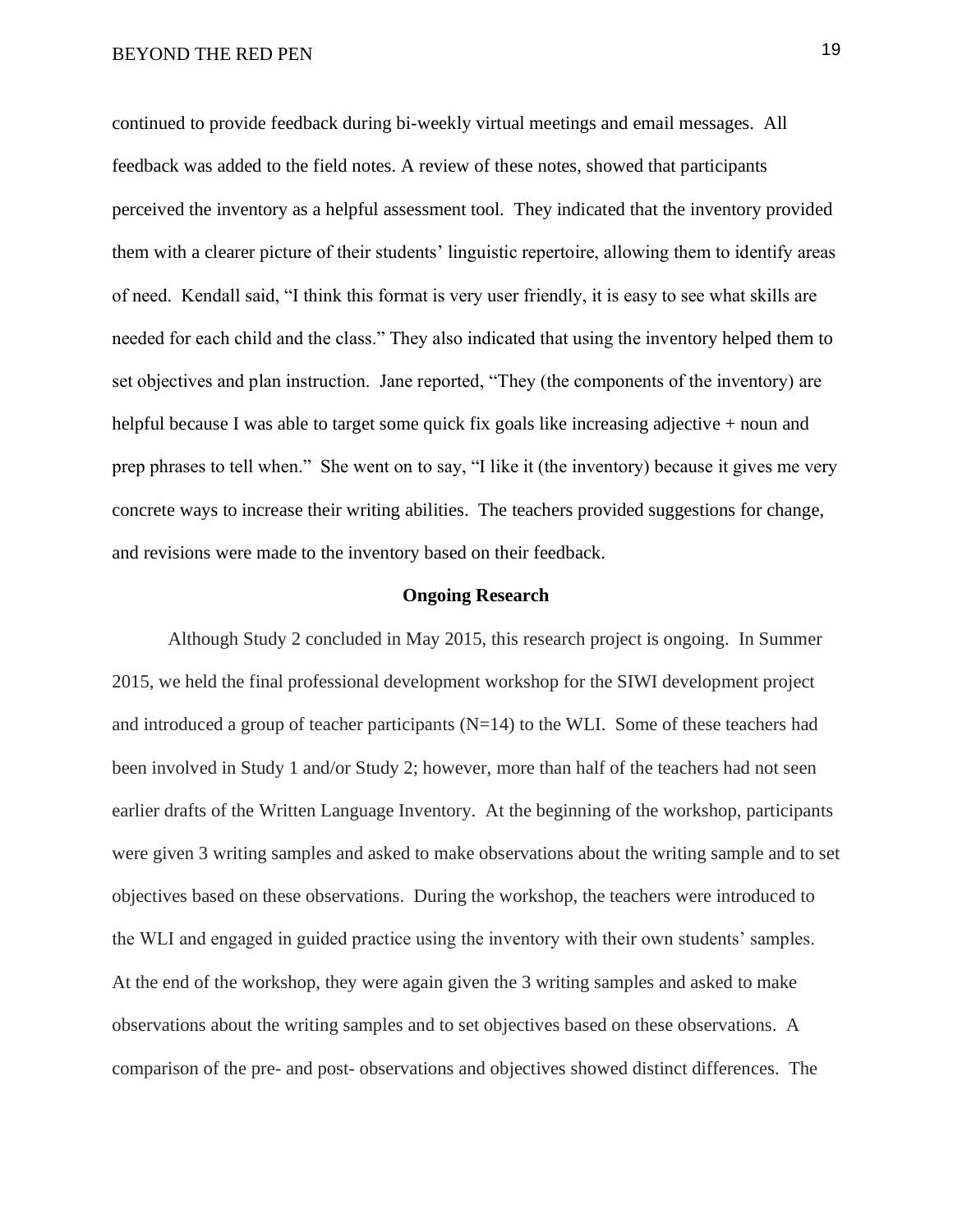pre-observations and objectives focused on general skills, such as capitalization, spelling, "English word order", "sentence structure", and subject-verb agreement. The post- observations focused on the use of specific language structures, such as past tense action verbs, present tense stative verbs, pronouns, and prepositional phrases. These findings indicate that using the WLI could impact instructional practices.

#### **Limitations and Future Directions**

The findings of the analysis were used to construct an inventory that reflects a "scope and sequence" of the written language development of deaf students. This was done with developmental variation in mind. We acknowledge that individual children are unique. They pass through the stages of language and literacy development in a variety of ways, taking different paths to proficiency (Clay, 1982, 1998, 2001; Teale & Sulzby, 1986). Hierarchies are a way of understanding the general progression that occurs in language learning. However, language is extremely complex, variable, and nonlinear. Educators turn to hierarchies because they need some sort of guidance to set objectives and plan instruction. They need to know what the logical "next steps" might be. When hierarchies are used, educators must use them responsibly by keeping in mind that they are a framework and not a rigid sequential checklist. Easterbrooks and Baker (2002) wrote, "Any attempt to align all the components and systems of language into one overall sequence would violate this basic premise of child development. Be that as it may, teachers need a framework for decision making." The purpose of this inventory is to provide such a framework.

We are continuing to refine the inventory to reduce the time and effort it takes teachers to evaluate students' writing. A syntax assessment like the WLI requires teachers to have sufficient knowledge of grammar, or it can seem confusing or lengthen the time needed. We have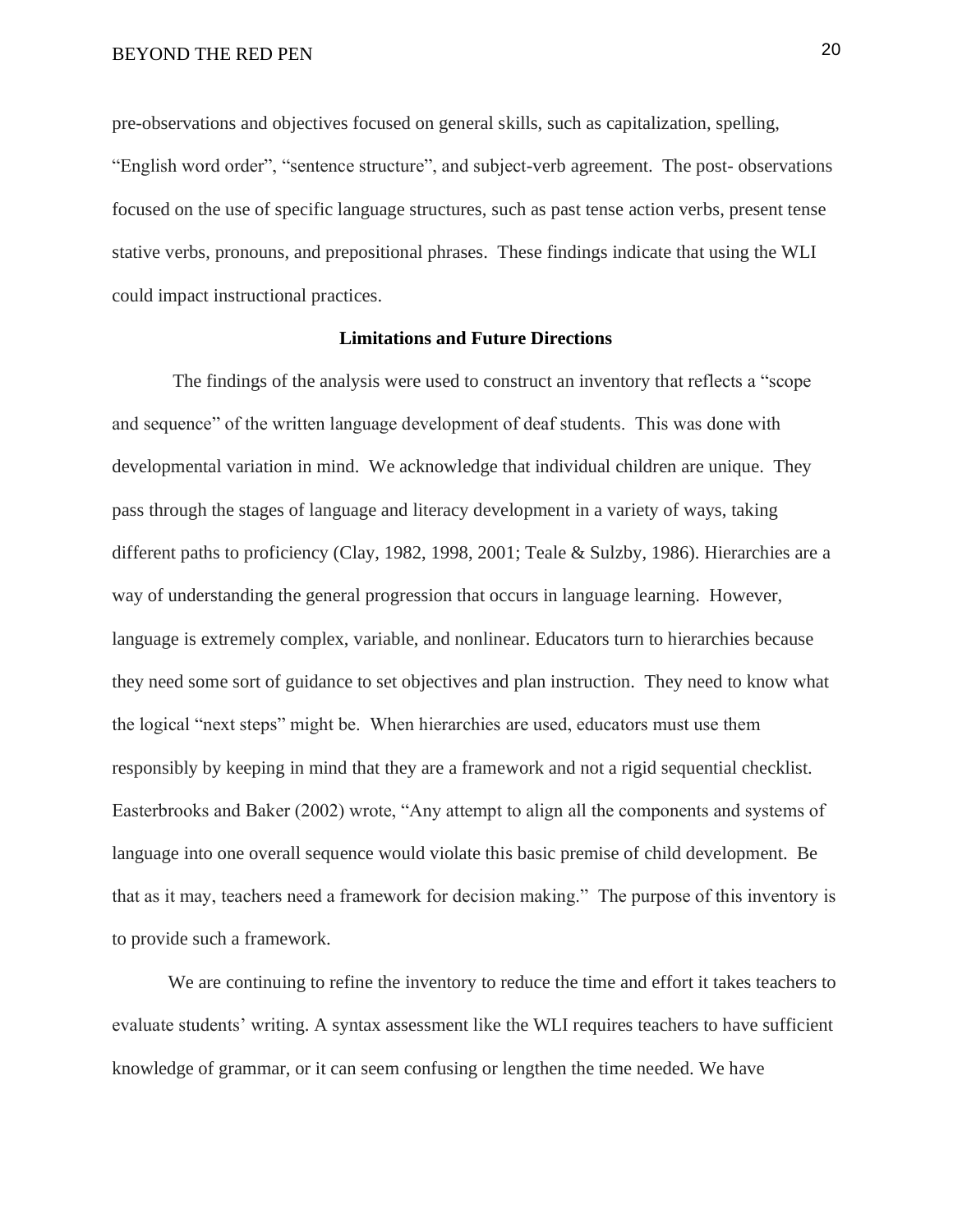continued to make revisions to the inventory and have added visual scaffolds that make the inventory more accessible for both teachers and students. We are also working to develop an indexed resource manual that would allow a teacher to easily locate descriptions and examples of unfamiliar constructions, and thus identify the presence or absence of constructions in their students' writing more readily.

Our study findings suggest that the WLI gives teachers a new tool for evaluating their students' written language that allows them to describe students' language strengths and needs in new ways, and this results in teachers setting different kinds of language objectives than they had set previously. It's unclear, however, if using the WLI has an indirect impact on their instruction. Future studies should examine this. Without instructional resources that are aligned with the WLI, it may be challenging for teachers to address objective areas during instruction. Next steps would be to develop instructional resources and materials that could support the instruction of WLI-based objectives, similar to the instructional materials available for other literacy assessments such as the Qualitative Reading Inventory and Words Their Way. This will involve the development of lesson and video examples in English and ASL, as well as mentor text resources with the language constructions embedded and identified. Since the use of language is genre and context specific (Schleppegrell, 2007), we also plan to develop genrebased recommendations and resources for the WLI.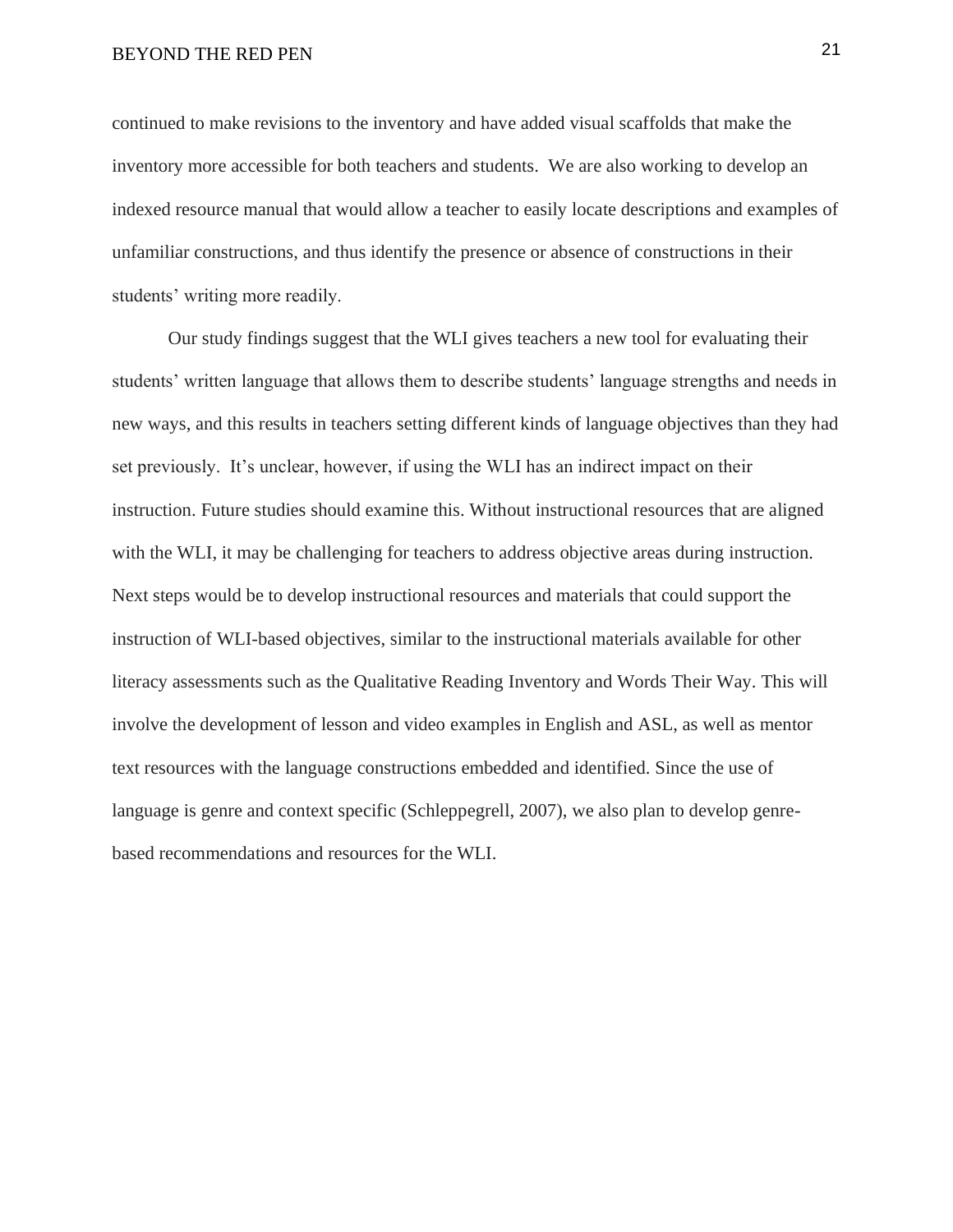#### References

- Allen, T. (1986). Patterns of academic achievement among hearing impaired students: 1974 and 1983. In A. Schildroth & M. Karchmer (Eds.), *Deaf children in American* (pp. 161– 206). San Diego, CA: College-Hill Press.
- Antia, S. D., Ree, S., & Kreimeyer, K. H. (2005). Written language of deaf and hard-of-hearing students in public schools. *Journal of Deaf Studies and Deaf Education, 10*(3), 244-257.

Beagle, P. S. (1968). *The Last Unicorn.* New York, NY: Viking Press.

- Bredekamp, S. (Ed.). (1987). *Developmentally appropriate practice in early childhood programs serving children from birth through age 8*. Exp. ed. Washington, DC: NAEYC.
- Clay, M.M. (1982). *Observing young readers: Selected papers*. Exeter, NH: Heinemann.
- Clay, M.M. (1998). *By different paths to common outcomes.* York, ME: Stenhouse.
- Clay, M.M. (2001). *Change over time in children's literacy development*. Portsmouth, NH: Heinemann.
- Coffin, Caroline (2010). Language support in EAL contexts. Why Systemic Functional Linguistics? *National Association of Language Development in the Curriculum Quarterly* (Special Issue).
- Commission on Education of the Deaf (1988). Looking to the Future: Commission on Education of the Deaf Recommendations. *American Annals of the Deaf* 133(2), 79-84. Gallaudet University Press. Retrieved November 17, 2018, from Project MUSE database.
- Cunningham, A. E., & Stanovich, K. E. (1997). Early reading acquisition and its relation to reading experience and ability 10 years later. *Developmental Psychology*, *33*, 934-945.
- De Oliveira, L. C. & Schleppegrell, M. J. (2015) Focus on grammar and meaning. Oxford, United Kingdom: Oxford University Press.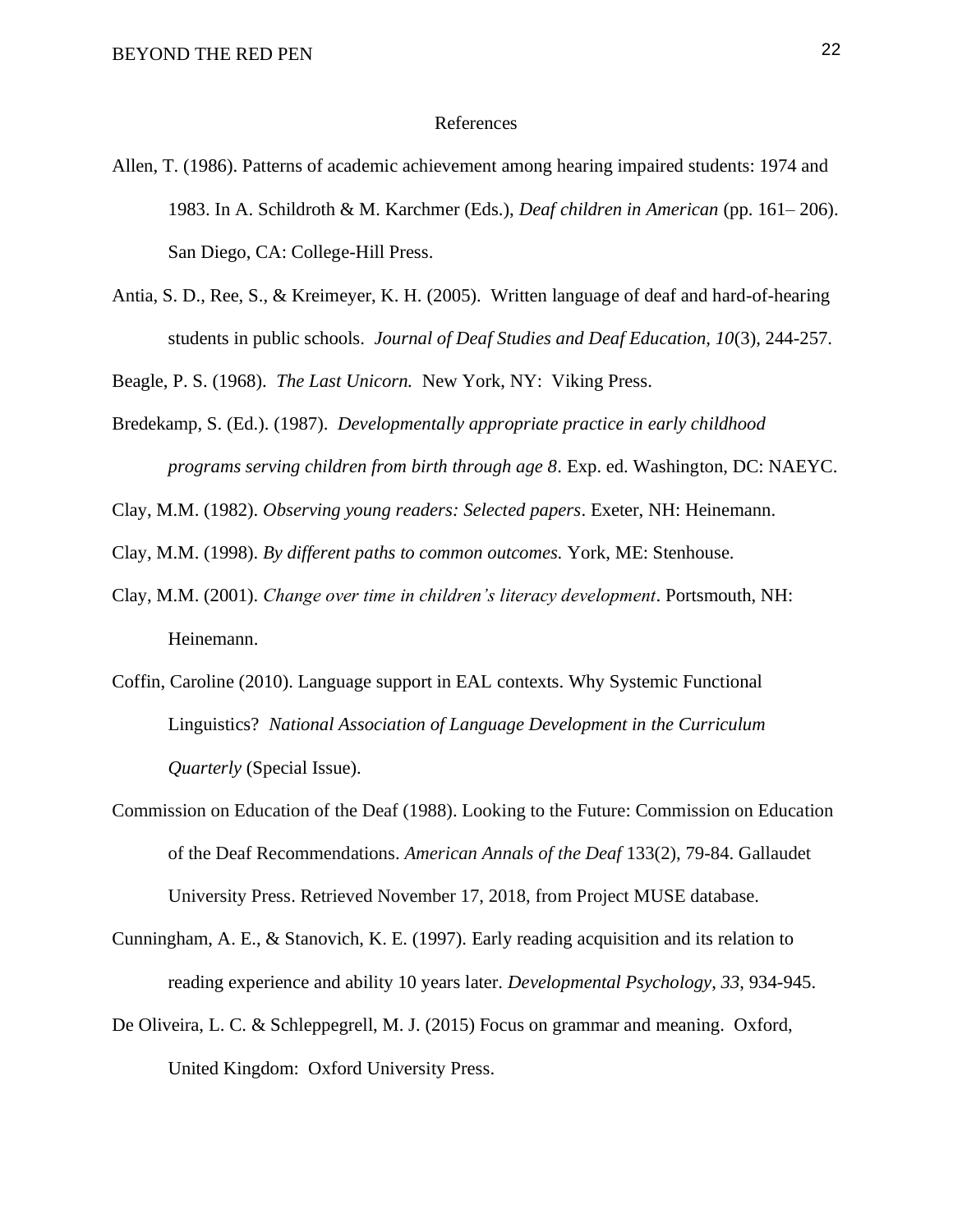- deVilliers, P. A. & deVilliers, J. G. (1979). *Early language.* Cambridge, MA: Harvard University.
- Dew, D. (1999). *Serving individuals who are low-functioning deaf: Report of the Twenty-Fifth Institute on Rehabilitation Issues*. Washington, DC: George Washington University.
- Easterbrooks, S. R. & Baker, S. (2002). *Language learning in children who are deaf and hard of hearing: Multiple pathways.* Boston, MA: Allyn and Baker.
- Fontaine, L. (2013). Analysing English grammar: A Systemic Functional introduction. New York, NY: Cambridge University Press.
- French, M. (1999). *Starting with assessment: A developmental approach to deaf children's literacy.* Washington, DC: Laurent Clerc National Deaf Education Center.
- Gallaudet Research Institute (2013). Regional and National Summary Report of Data from the 2011-12 Annual Survey of Deaf and Hard of Hearing Children and Youth. Washington, DC: GRI, Gallaudet University.
- Geers, A., Moog, J., & Schick, B. (1984). Acquisition of spoken and signed English by profoundly deaf children. Journal of Speech and Hearing Disorders, 49, 378 – 388.
- Goodman, K. (1969). "Analysis of oral reading miscues: Applied psycholinguistics". In F. Gollasch (Ed.) *Language and literacy: The selected writings of Kenneth Goodman* (pp. 123–134). Vol. I. Boston: Routledge & Kegan Paul.
- Halliday, M. A. K. and Matthiessen, C. M. I. M. (2014). Halliday's Introduction to Functional Grammar (4th ed.). New York, NY: Routledge.
- Hart, B. & Risley, T. R. (1995). *Meaningful Differences in the Everyday Experiences of Young American Children*. Baltimore, MD: Brookes Publishing.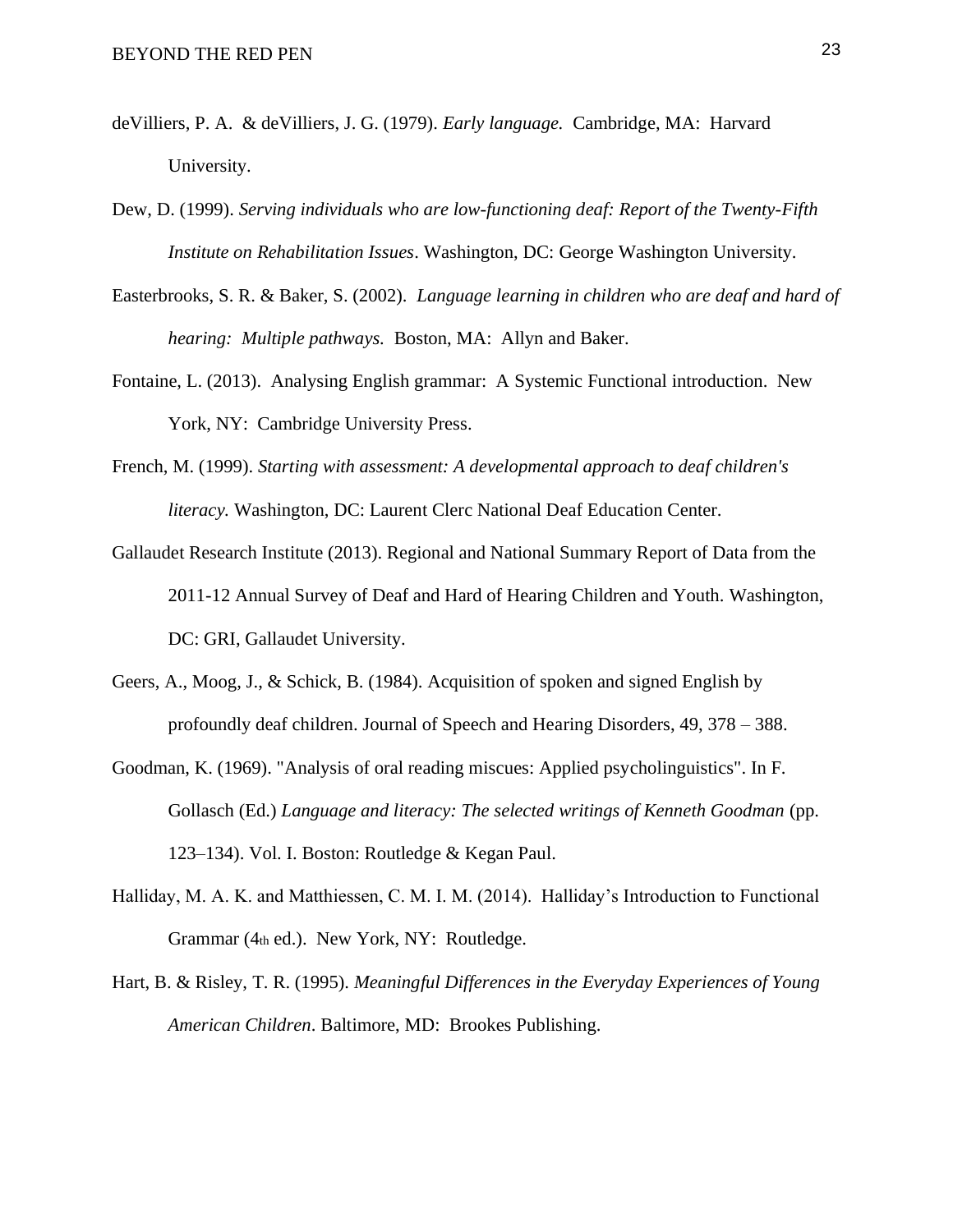- Hart, B. & Risley, T. R. (2003). The early catastrophe: The 30 million word gap by age 3. *American Educator, Spring,* 4-9.
- Hartmann, R. R. K. (1996). *Solving Language Problems: From General to Applied Linguistics.*  Exeter, Devon, UK: University Exeter Press.
- Ivimey, G. P. & Lachterman, D. H. (1980). The Written Language of Young English Deaf Children. *Language and Speech, 23*(4): 351-77.
- Johnson, R. E., Liddell, S. K., & Erting, C. J. (1989). Unlocking the Curriculum: Principles for Achieving Access in Deaf Education. Working Paper 89-3.Koutsoubou, M. (2010). The use of narrative analysis as a research and evaluation method of atypical language: The case of deaf writing. *International Journal of Bilingual Education and Bilingualism*, *13*, 225–241.
- Kilpatrick, J. R. (2015). Developing a Written Language Inventory for Deaf and Hard of Hearing Students: A Systemic Functional Grammar Approach. Ph.D. Dissertation. University of Tennessee. Retrieved from [https://trace.tennessee.edu/utk\\_graddiss/3433](https://trace.tennessee.edu/utk_graddiss/3433)
- Kretschmer, R., & Kretschmer, L. (1986). Language in perspective. In D.Luterman (ed.), Perspectives in Deafness. San Diego, College Hill Press.
- Mayer, C. (2010). The Demands of Writing and the Deaf Writer. In M. Marschark & P. E. Spencer (Eds.), *The Oxford Handbook of Deaf Studies, Language, and Education: Volume 2*. New York: Oxford University Press.
- Miles, M. B., Huberman, A. M, Saldana, J. (2014). Qualitative Data Analysis: A Methods Sourcebook and The Coding Manual for Qualitative Researchers. Thousand Oaks, CA: Sage.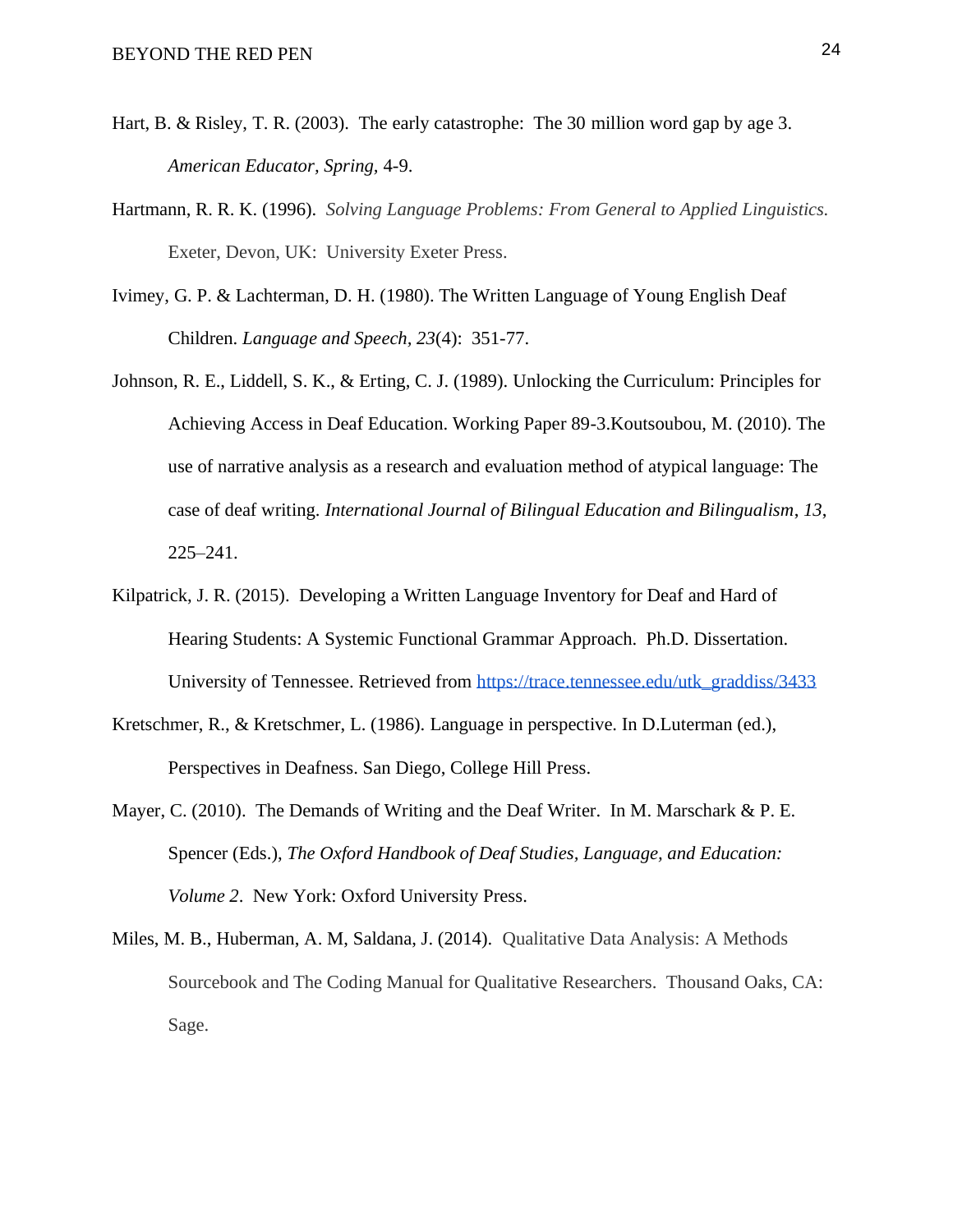- Mitchell, R. E. & Karchmer, M. A. (2002). Chasing the mythical ten percent: Parental hearing status of deaf and hard of hearing students in the United States. *Sign Language Studies, 4*(2), 138-163.
- Moores, D. (1970). An investigation of the psycholinguistic functioning of deaf adolescents. *Exceptional Children, 36,* 645-652.
- Moores, D. F., & Sweet, C. (1990). Factors predictive of school achievement. In D. F. Moores & K. P. Meadow-Orlans (Eds.) *Educational and Developmental Aspects of Deafness* (pp. 154-201) Washington, DC: Gallaudet University Press.
- Musselman, C., & Szanto, G. (1998). The written performance of deaf adolescents: Patterns of performance. *Journal of Deaf Studies and Deaf Education, 3*, 245–257.
- The National Agenda: Moving Forward on Achieving Educational Equality for Deaf and Hard of Hearing Students (2005). Retrieved on November 16, 2018 from <http://www.ceasd.org/advocacy/national-agenda>
- Public School Review (n.d.). Public School Review Overview. Retrieved on April 13, 2014 from <http://www.publicschoolreview.com/>
- Paul, P. & Quigley, S. P. (1990). *Education and Deafness.* London, England: Longman Publishing.
- Rose, S., McAnally, P. L., & Quigley, S. P. (2004). *Language learning practices with deaf children* (3rd Ed.)*.* Austin, TX: PRO-ED, Inc.
- Schick, B., & Hoffmeister, R. (2001). ASL skills in deaf children of deaf parents and of hearing parents. Paper presented at the Society for Research in Child Development International Conference, Minneapolis, MN.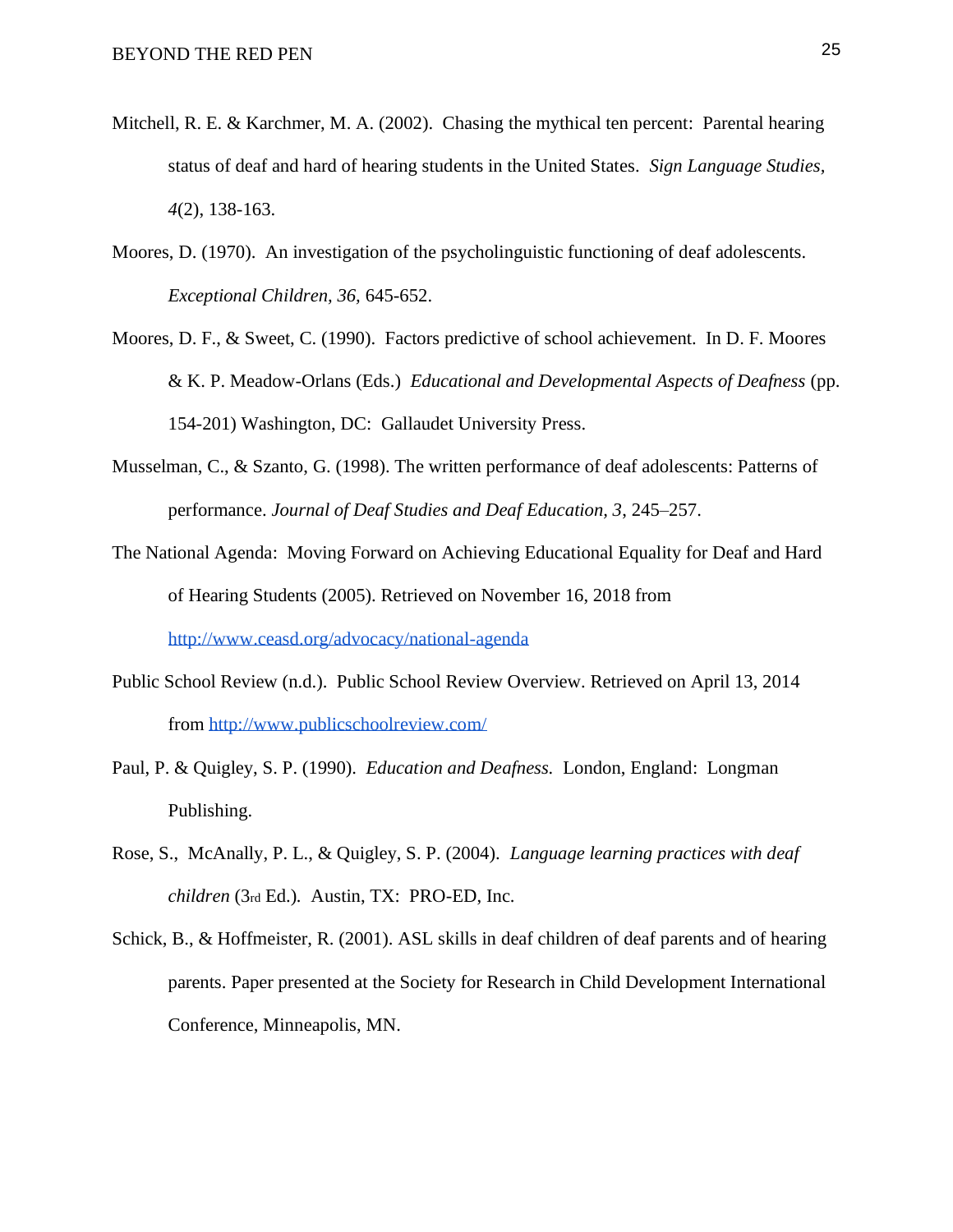- Schick, B., & Moeller, M. P. (1992). What is learnable in manually coded English sign systems? *Applied Psycho- linguistics, 13*, 313 – 340.
- Schirmir, B. R. (2000). *Language and literacy development in children who are deaf.* Boston: Allyn & Bacon.
- Schleppegrell, M. (2007). The meaning in grammar. *Research in the Teaching of English, 42*(1), 121-128.
- Strong, M., & Prinz, P. (1997). A study of the relationship between American Sign Language and English literacy. Journal of Deaf Studies and Deaf Education, 2, 37–46.
- Tabors, P. O., Snow, C. E., & Dickinson, D. K. (2001). Homes and schools together: Supporting language and literacy development. In D. K. Dickinson & P. O. Tabors (Eds.). *Beginning literacy with language: Young children learning at home and school* (pp. 313-334). Baltimore, MD: Paul H. Brookes Publishing Co.
- Teale, W. H & Sulzby, E. (1986). Emergent literacy as a perspective for examining how young children become writers and readers. In W. H. Teale,  $\&$  E. Sulzby, Emergent Literacy: Writing and Reading (pp vii-xxv). New Jersey: Ablex Publishing Corporation.
- Thompson, G. (2014). Introducing Functional Grammar. New York, NY: Routledge.
- Traxler, C. B. (2000). The Stanford Achievement Test, 9th edition: National norming and performance standards for deaf and hard-of-hearing students. *Journal of Deaf Studies and Deaf Education*, *5*(4), 337–348. doi:10.1093/deafed/5.4.337.
- Van Beijsterveldt, L. M., & van Hell, J. (2010). Lexical noun phrases in texts written by deaf children and adults with different proficiency levels in sign language. *International Journal of Bilingual Education and Bilingualism*, *13*, 439–468.

Vygotsky, L. S. (1978). *Mind in society.* Cambridge, MA: Harvard University Press.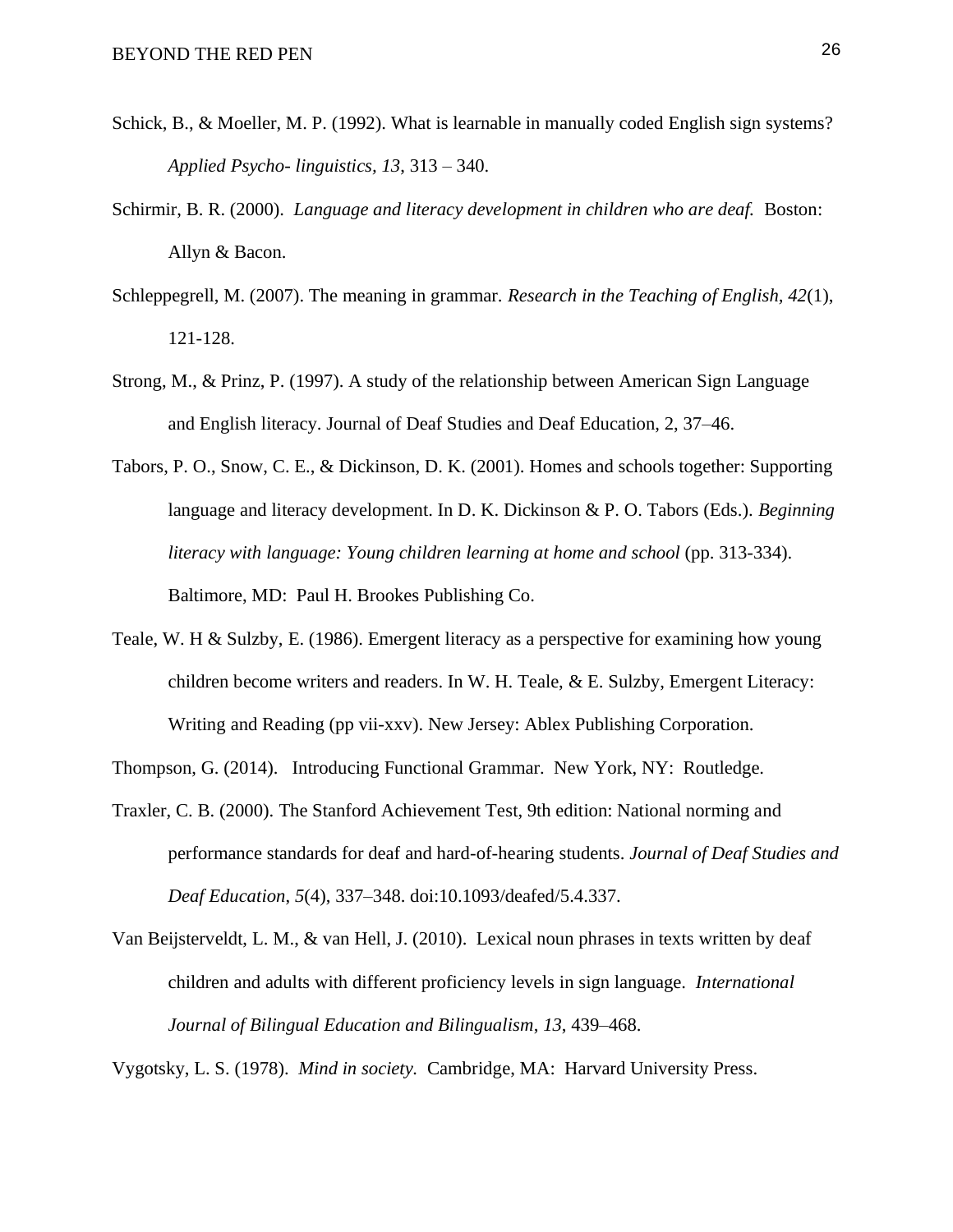- Yoshinaga-Itano, C., Snyder, L., & Mayberry, R. (1996). Can lexical/semantic skills differentiate deaf or hard-of hearing readers and nonreaders? *Volta Review, 98,* 39-61.
- Yoshinaga-Itano, C., & Snyder, L. (1985). Form and meaning in the written language of hearing impaired children. *Volta Review, 87,* 75-90.
- Wolbers, K., Dostal, H., Graham, S., Branum-Martin, L., Kilpatrick, J. R. & Saulsburry, R. (2018). Strategic and Interactive Writing Instruction: An efficacy study in grades 3-5. *Journal of Educational and Developmental Psychology, 8*(1), 99-117[.](https://doi.org/10.5539/jedp.v8n1p99) <https://doi.org/10.5539/jedp.v8n1p99>
- Woodcock, R. W., Schrank, F. A., Mather, N., & McGrew, K. S. (2007). *Woodcock-Johnson III Tests of Acievement*, Rolling Meadows, IL: Riverside Publishing.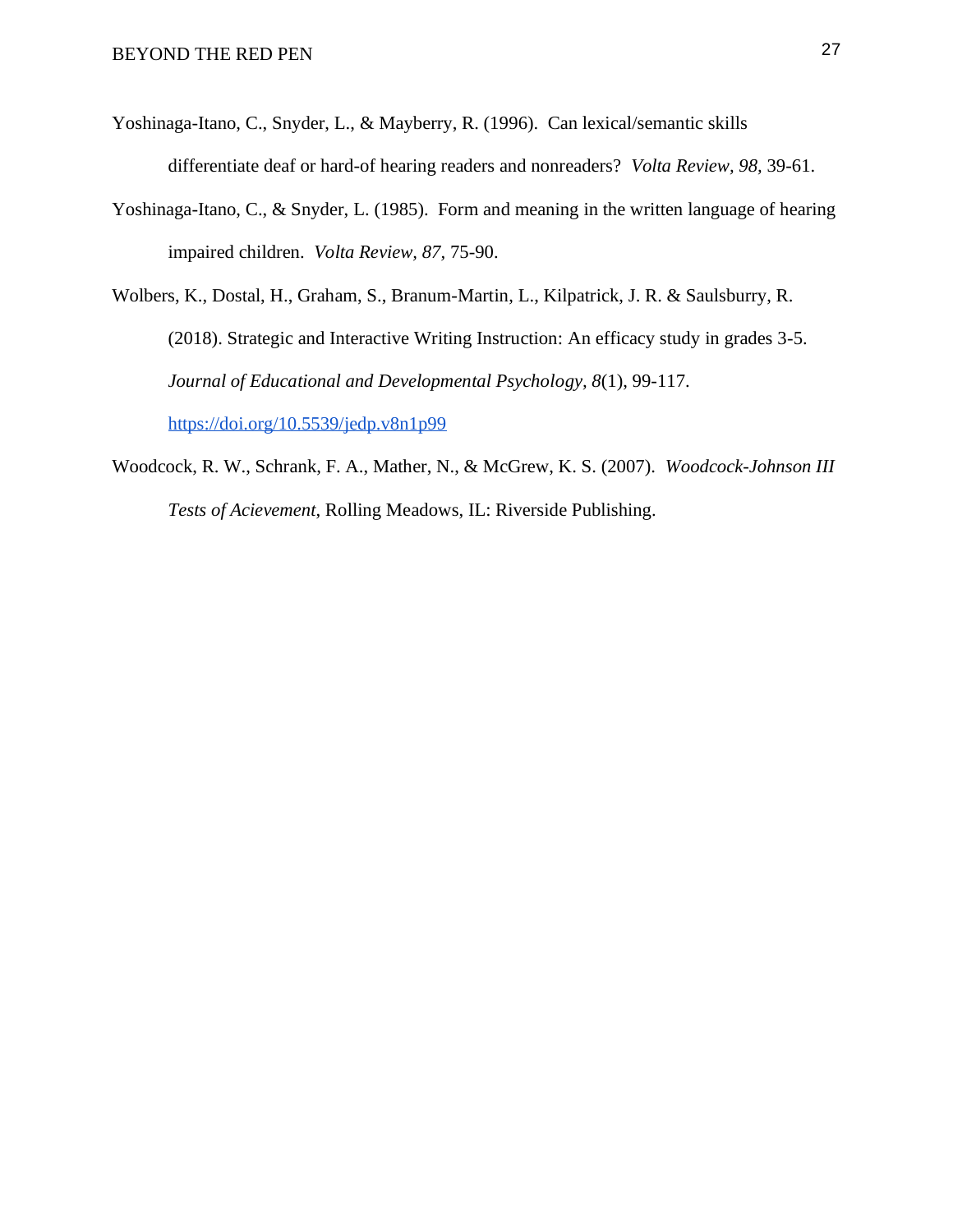| Group                           | # of<br>students | # of<br>uses | total $#$ of<br>words | $avg \# of$<br>words | % of total<br>words |
|---------------------------------|------------------|--------------|-----------------------|----------------------|---------------------|
| Low $(N=24)$                    | 20               | 174          | 264                   | 1.51                 | 58.3%               |
| Mid $(N=25)$                    | 25               | 429          | 794                   | 1.85                 | 68.0%               |
| High $(N=25)$                   | 25               | 464          | 1198                  | 2.58                 | 52.9%               |
| <b>Hearing Peer</b><br>$(N=24)$ | 24               | 1044         | 3433                  | 3.28                 | 58.4%               |

Table 1 Participant Use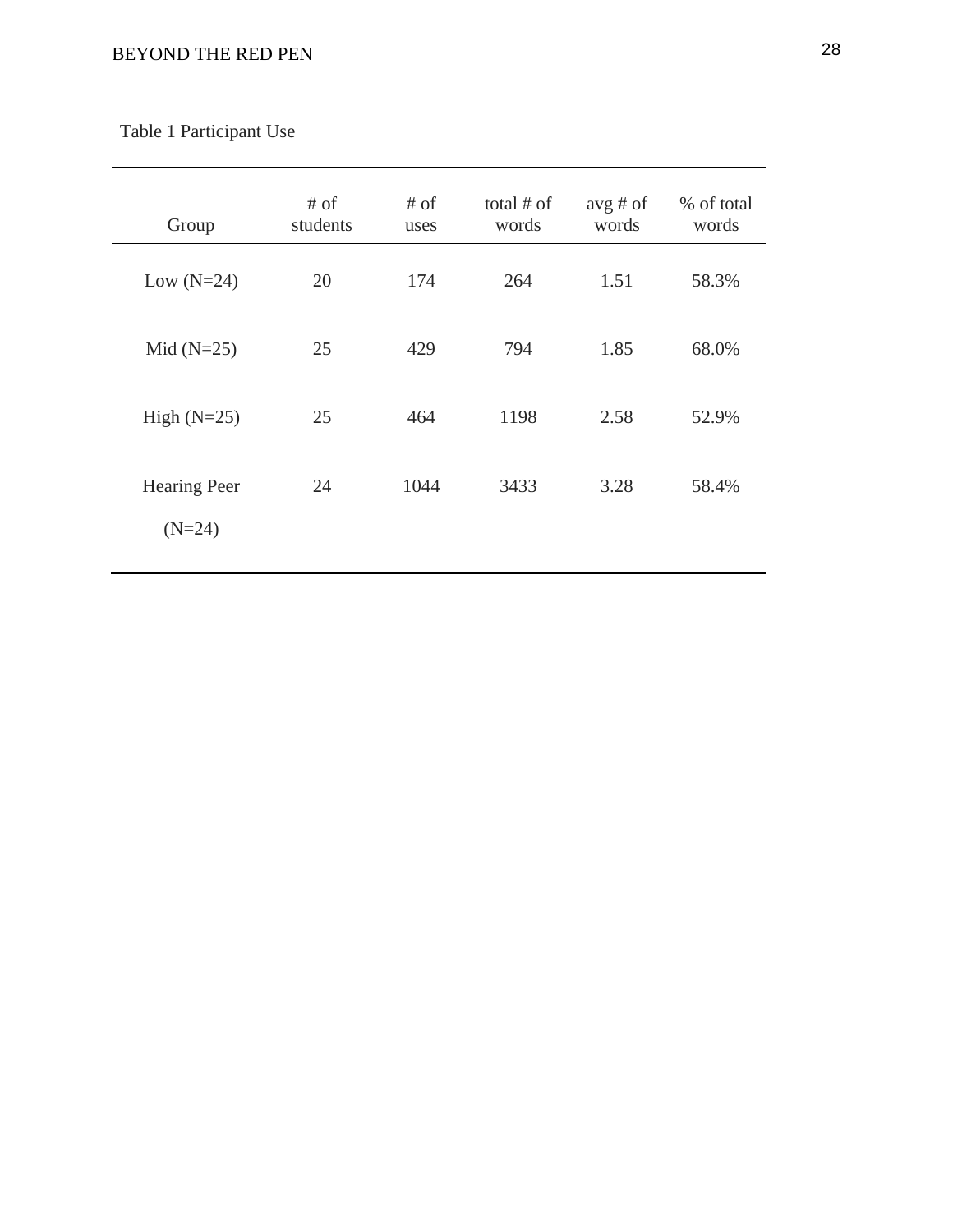| Group                 | # of<br>students | # of<br>uses | total $#$ of<br>words | $avg \# of$<br>words | % of total<br>words |
|-----------------------|------------------|--------------|-----------------------|----------------------|---------------------|
| Low $(N=24)$          | 16               | 98           | 154                   | 1.57                 | 34.5%               |
| Mid $(N=25)$          | 24               | 164          | 228                   | 1.39                 | 19.5%               |
| High $(N=25)$         | 25               | 216          | 333                   | 1.54                 | 14.7%               |
| Hearing Peer $(N=24)$ | 24               | 525          | 1062                  | 2.02                 | 18.1%               |

Table 2 Process Use

-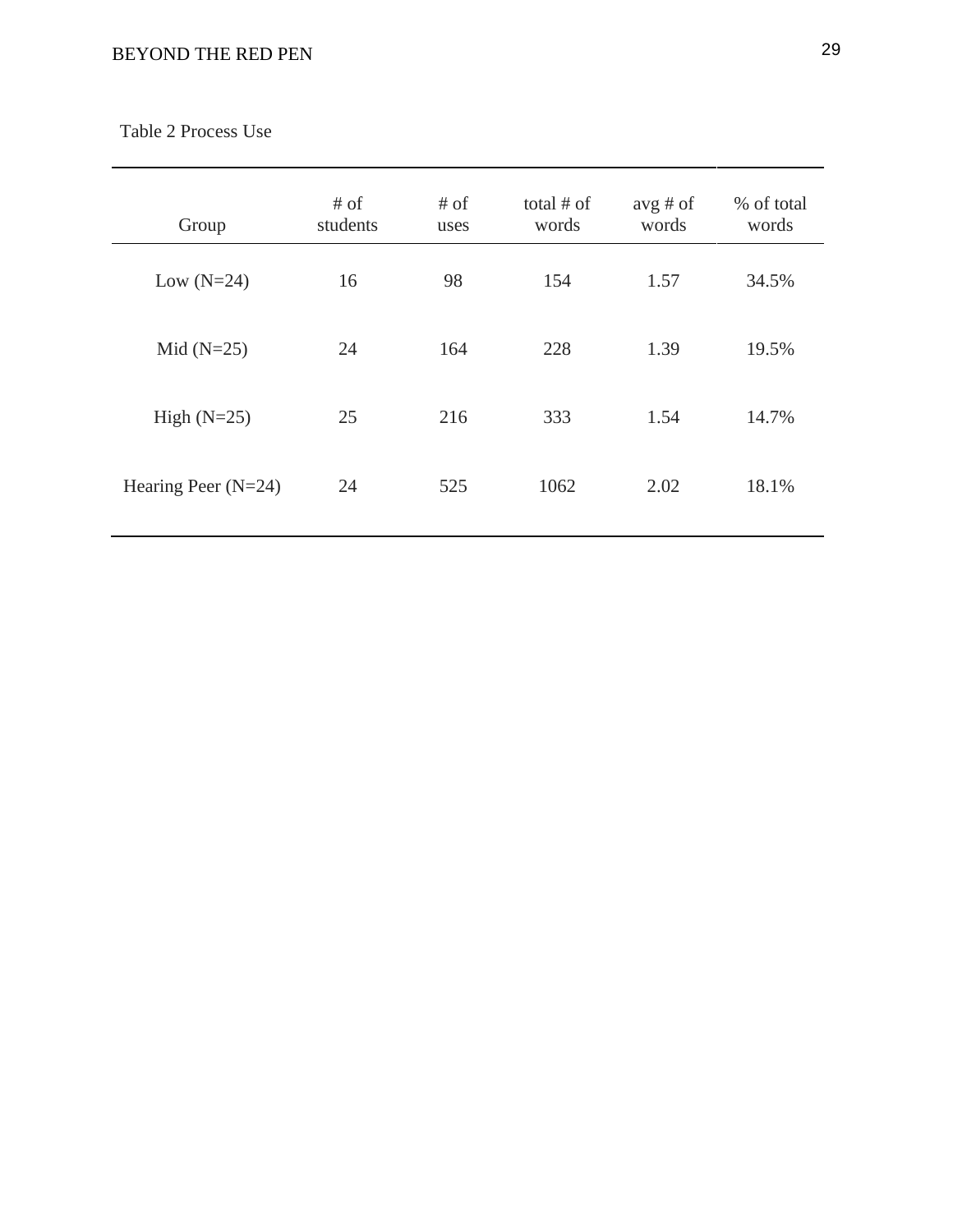## Table 3 Circumstance Use

| Group                 | # of<br>students | # of<br>uses | total $#$ of<br>words | $avg \# of$<br>words | % of total<br>words |
|-----------------------|------------------|--------------|-----------------------|----------------------|---------------------|
| Low $(N=24)$          | 7                | 18           | 32                    | 1.77                 | 6.2%                |
| Mid $(N=25)$          | 14               | 56           | 146                   | 2.61                 | 12.5%               |
| High $(N=25)$         | 21               | 149          | 733                   | 4.92                 | 32.4%               |
| Hearing Peer $(N=24)$ | 24               | 261          | 1385                  | 5.30                 | 23.6%               |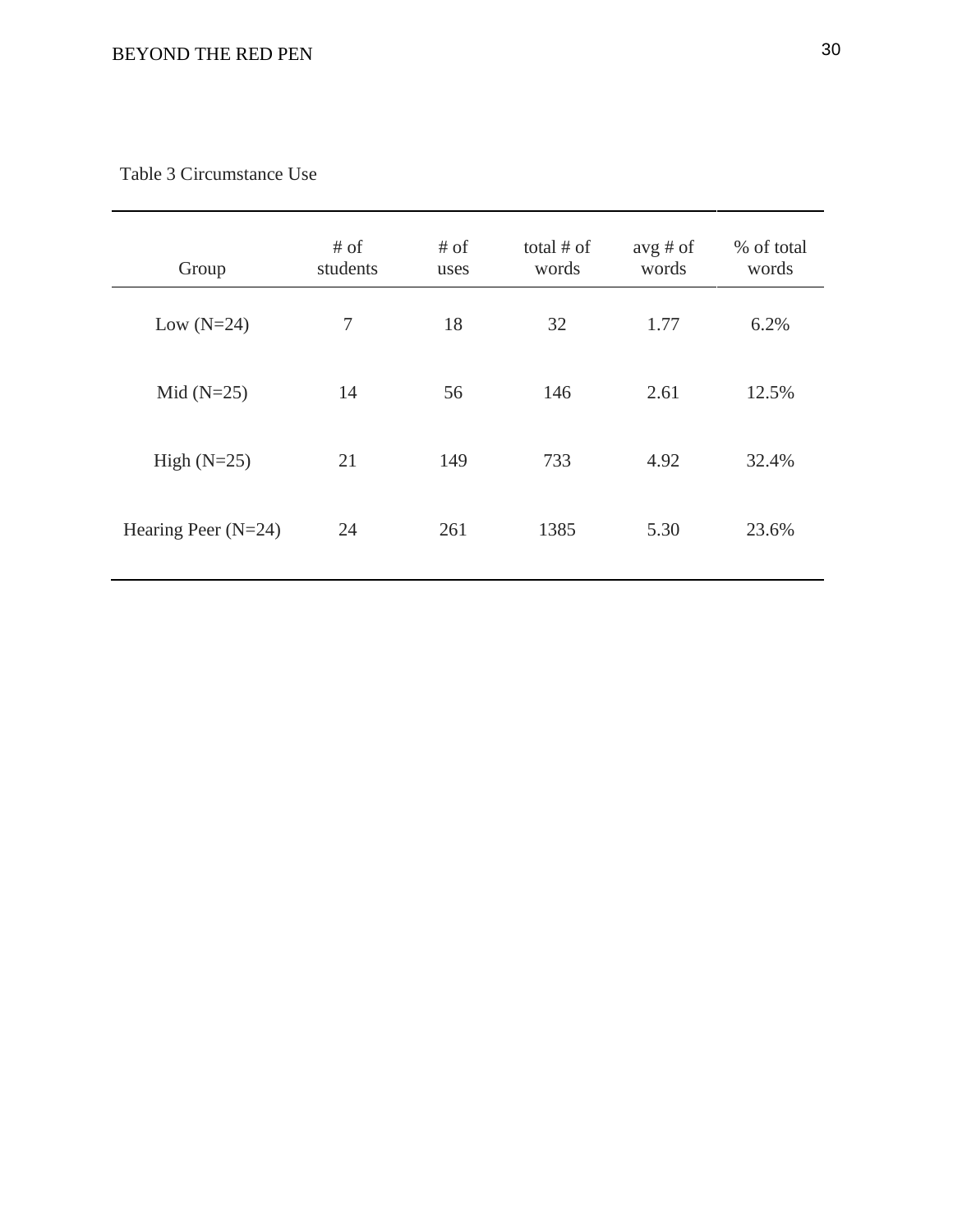|                                        | "The last unicorn lived in a lilac wood, and she lived all alone." (Beagle, 1968) |         |                         |    |                     |             |                      |              |                                  |                                 |               |      |
|----------------------------------------|-----------------------------------------------------------------------------------|---------|-------------------------|----|---------------------|-------------|----------------------|--------------|----------------------------------|---------------------------------|---------------|------|
| The                                    | last                                                                              | unicorn | lived                   | in | lilac<br>wood.<br>a |             |                      | and          | she                              | lived                           | all<br>alone. |      |
| Participant<br>Process<br>Circumstance |                                                                                   |         |                         |    |                     | Participant | Process              | Circumstance |                                  |                                 |               |      |
| past<br>article +<br>adjective + noun  |                                                                                   |         | tense<br>action<br>verb |    |                     | where?      | prepositional phrase |              | 3rd person<br>subject<br>pronoun | past<br>tense<br>action<br>verb |               | how? |

## Figure 1. Experiential Analysis Example

#### **Individual Student Checklist**

|                          | Structure                                                                      |    | <b>Correct Uses</b>  |        | <b>Incorrect Attempts &amp; Other Notes</b> |
|--------------------------|--------------------------------------------------------------------------------|----|----------------------|--------|---------------------------------------------|
|                          | 1st Person Subject Pronouns<br>(l, we)                                         |    |                      |        |                                             |
|                          | Proper Nouns<br>(Ashley, New Jersey, Disneyworld)                              | □  | $\Box$ $\Box$        |        |                                             |
|                          | Common Nouns<br>(tree, car, summer)                                            |    | $\Box$ $\Box$ $\Box$ |        |                                             |
|                          | <b>Plural Nouns</b><br>(classes, iPads, cheerleaders)                          |    | $\Box$ $\Box$ $\Box$ |        |                                             |
|                          | *Classifier/Describer + Noun<br>(sm all dog, good book, dirt track, car crash) |    | $\Box$ $\Box$ $\Box$ |        |                                             |
|                          | *Multiple Nouns/Pronouns<br>(cats and dogs; Dad, Mom, and Jill)                |    | $\Box$ $\Box$ $\Box$ |        |                                             |
| $\overline{\phantom{0}}$ | *Possessive Noun/Pronoun + Noun<br>(Tori's pencil, Mom's car)                  |    |                      |        |                                             |
| Tier                     | <b>Present Tense Action</b><br>(jump, kick, go)                                | П. | $\Box$               | $\Box$ |                                             |
|                          | Present Tense Stative Verbs (except "to be)<br>(have, like, know, think)       |    | $\Box$ $\Box$ $\Box$ |        |                                             |
|                          | Present Tense "to be"<br>(is, am, are)                                         | □  | $\Box$               | $\Box$ |                                             |
|                          | Will or Can + Verb<br>(will walk, can walk)                                    |    | $\Box$ $\Box$ $\Box$ |        |                                             |
|                          | Would or Could or Should + Verb<br>(would walk, could walk, should walk)       |    | $\Box$ $\Box$ $\Box$ |        |                                             |
|                          | *Verb + Infinitive<br>(try to dance, like to play, tend to smile)              |    | <b>000</b>           |        |                                             |
|                          | Where?<br>(here, downstairs, outside)                                          | □  | □                    | $\Box$ |                                             |

Figure 2. WLI Individual Student Checklist Page 1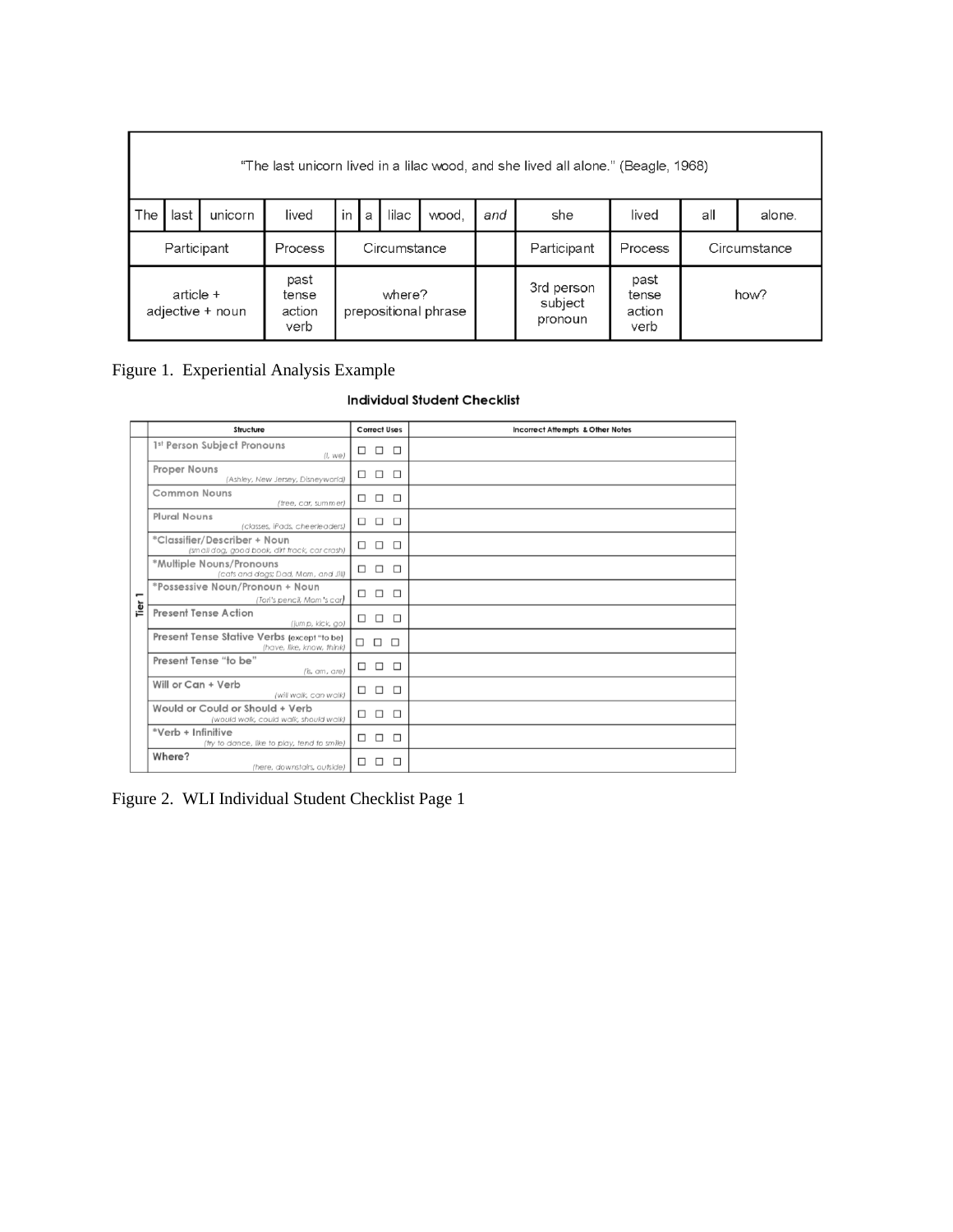|           | *When?<br>(later, before, last year, one day)                                       | $\Box$ $\Box$ $\Box$ |  |
|-----------|-------------------------------------------------------------------------------------|----------------------|--|
|           | *Where? Prepositional Phrases<br>(at home, in class)                                | $\Box$ $\Box$ $\Box$ |  |
|           | *When? Prepositional Phrases<br>(on $Dec~25m$ , at $5pm$ )                          | $\Box$ $\Box$ $\Box$ |  |
|           | 2 <sup>nd</sup> & 3 <sup>rd</sup> Person Subject Pronoun<br>(you, he, she it, they) | $\Box$ $\Box$ $\Box$ |  |
|           | Object PN<br>(me, you, him, her, it, them)                                          |                      |  |
|           | Demonstrative Pronoun<br>(this, that, these, those)                                 |                      |  |
|           | Article + N<br>(the zoo, a book, an author)                                         |                      |  |
|           | Quantifier + N<br>(four kids, some days, many cats)                                 | $\Box$ $\Box$ $\Box$ |  |
|           | N + Prep Phrase<br>(the girl with blonde hair, the book on the table)               |                      |  |
| 2<br>Tier | N + Relative Phrase<br>(the woman who lives there, the dog that barks)              |                      |  |
|           | <b>Past Tense Stative</b><br>(was, were, had, have, liked, seemed, knew)            | $\Box$ $\Box$ $\Box$ |  |
|           | <b>Past Tense Action</b><br>(jumped, kicked, went)                                  | $\Box$ $\Box$ $\Box$ |  |
|           | Verb + Preposition<br>(clean up, sit down, breathe in)                              | $\Box$ $\Box$ $\Box$ |  |
|           | Simple Future Stative Verbs<br>(will be, will have, will know)                      | $\Box$ $\Box$ $\Box$ |  |
|           | Simple Future Action Verbs*<br>(will jump, will kick, will walk)                    | $\Box$ $\Box$ $\Box$ |  |
|           | With what condition? Dependent<br>Clause<br>(if I need help, when we run)           |                      |  |

Figure 3. WLI Individual Student Checklist Page 2

|           | <b>When? Dependent Clause</b><br>(after they won, when he called)                  | $\Box$ | $\Box$ $\Box$        |        |  |
|-----------|------------------------------------------------------------------------------------|--------|----------------------|--------|--|
|           | <b>Why? Dependent Clause</b><br>(because I like dogs)                              |        | $\Box$ $\Box$ $\Box$ |        |  |
|           | <b>How? &amp; How Prepositional Phrase</b><br>(fast, with one gulp, in a good way) | П.     | $\Box$               | $\Box$ |  |
|           | N + Nonfinite Phrase<br>(the boy swimming in the park)                             |        | $\Box$ $\Box$ $\Box$ |        |  |
|           | Partitive + N<br>(a piece of pie, a slice of pizza)                                |        |                      |        |  |
|           | Demonstrative + N<br>(this bag, that box)                                          | □      | $\Box$               | $\Box$ |  |
|           | <b>Existential There</b><br>(There are 50 states).                                 |        | $\Box$ $\Box$ $\Box$ |        |  |
|           | <b>Question Word N Clauses</b><br>(Knoxville is where I live.)                     |        | $\Box$ $\Box$        | $\Box$ |  |
|           | <b>Other N Clauses</b><br>(I think he plays football.)                             | $\Box$ | $\Box$ $\Box$        |        |  |
| ო<br>Tier | <b>Perfect Tense Verbs</b><br>(have run, will have run)                            |        | $\Box$ $\Box$ $\Box$ |        |  |
|           | Continuous Tense Verbs<br>(is walking, was walking, will be walking)               |        | $\Box$ $\Box$ $\Box$ |        |  |
|           | Semi-Modal Helpina<br>(be able to, have to, going to, used to)                     | $\Box$ | $\Box$ $\Box$        |        |  |
|           | Verb + Noun + Verb<br>(let us read, make you work)                                 |        | $\Box$ $\Box$ $\Box$ |        |  |
|           | Perfect Progressive Verbs<br>(have been walking, will have been walking            |        | $\Box$ $\Box$        | $\Box$ |  |
|           | Like who or what?<br>(like Ms. Smith, like a diamond)                              | $\Box$ | $\Box$               | $\Box$ |  |
|           | How often?<br>(always, never, once, sometimes)                                     | □      | $\Box$               | $\Box$ |  |

Figure 4. WLI Individual Student Checklist Page 3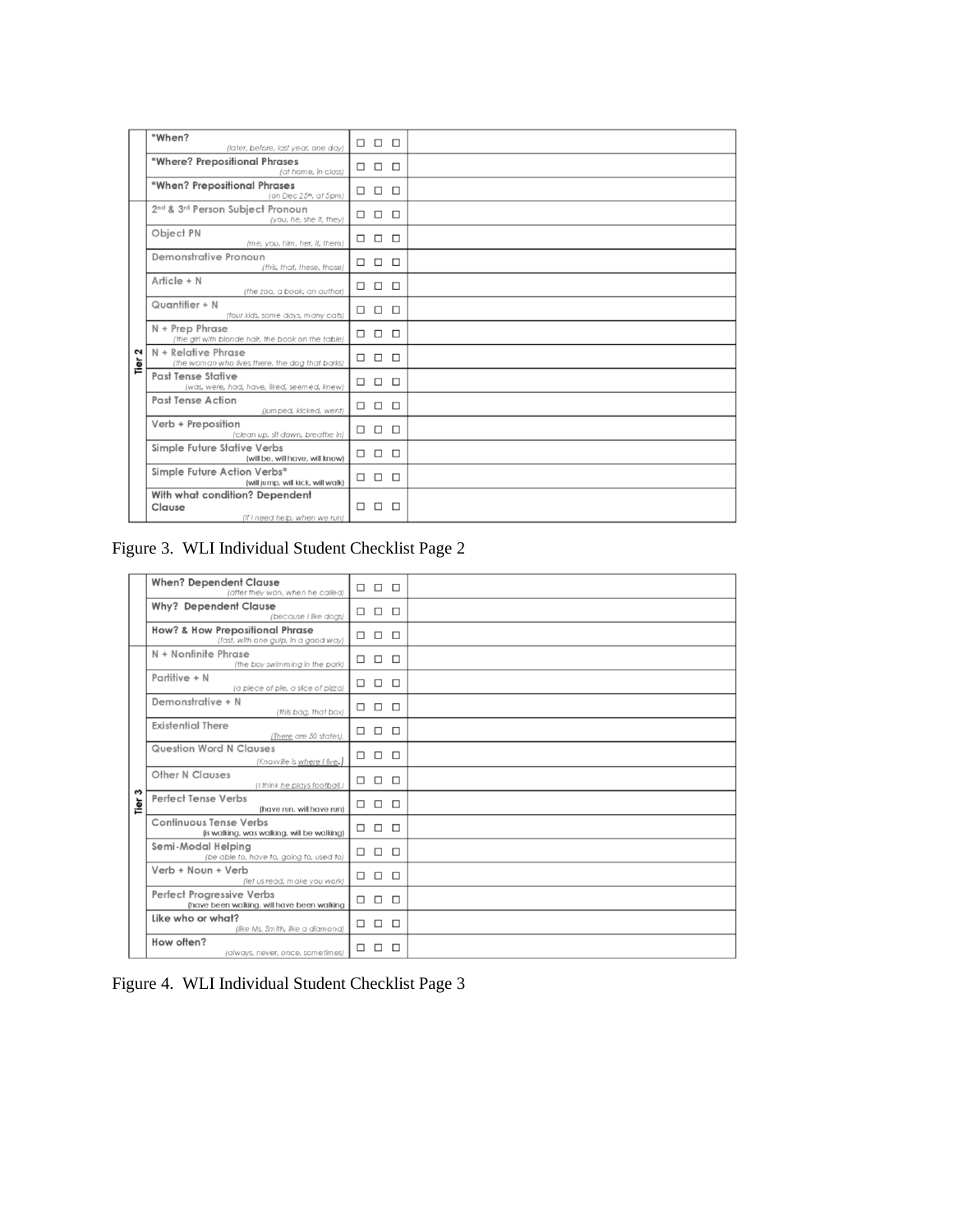# **Written Language Inventory for Deaf and Hard of Hearing Students**

(Kilpatrick, 2015)

**Purpose:**This assessment tool was developed to provide teachers of d/hh students with a way to take inventory of their students' written language repertoire by documenting the syntactic (grammatical) structures a child is using and attempting to use. Using this inventory can help teachers set written language objectives and provide developmentally appropriate written language instruction.

**Development:** The inventory was developed using the findings of a Systemic Functional Grammar (SFG; Halliday & Matthiessen, 2014) experiential analysis of the information writing samples of 74 d/hh and 24 hearing 3rd-5th grade students. The analysis identified the syntactic structures used most frequently by students at different stages of written language development. It was published in 2015 and revised in 2018.

**Syntactic Structure Labels:** In the inventory, structures are labeled in 2 ways. They are grouped by function into 3 groups represented by colors: nouns and noun phrases (red), verbs and verb phrases (green), and adverbs and adverbial phrases (blue). Within each functional group, structures have been named by their form using traditional grammar labels.

**Inventory Components:**There are three major components:

- *Individual Student Checklist* to be used to take inventory of the structures a student is using in his/her writing
- *Class Objective Setting Guide* to be used to group students and set class, group, or individual objectives
- *Written Language Features Ladders* to be used to allow students to see how language progresses in complexity.

## **Important Notes:**

- **Language Development** Language development is a complex process; children are unique and do not all take the same path to proficiency. Evaluators and teachers should keep in mind that this inventory is a guiding framework and students will not acquire the syntactic structures at the same pace or in the same order.
- **Impact of Genre** Language features of different genres vary. For example, past tense verbs are more likely to be used in recounts and narratives than they are in information report or persuasive writing. Teachers should keep the language needs of each genre in mind when setting objectives.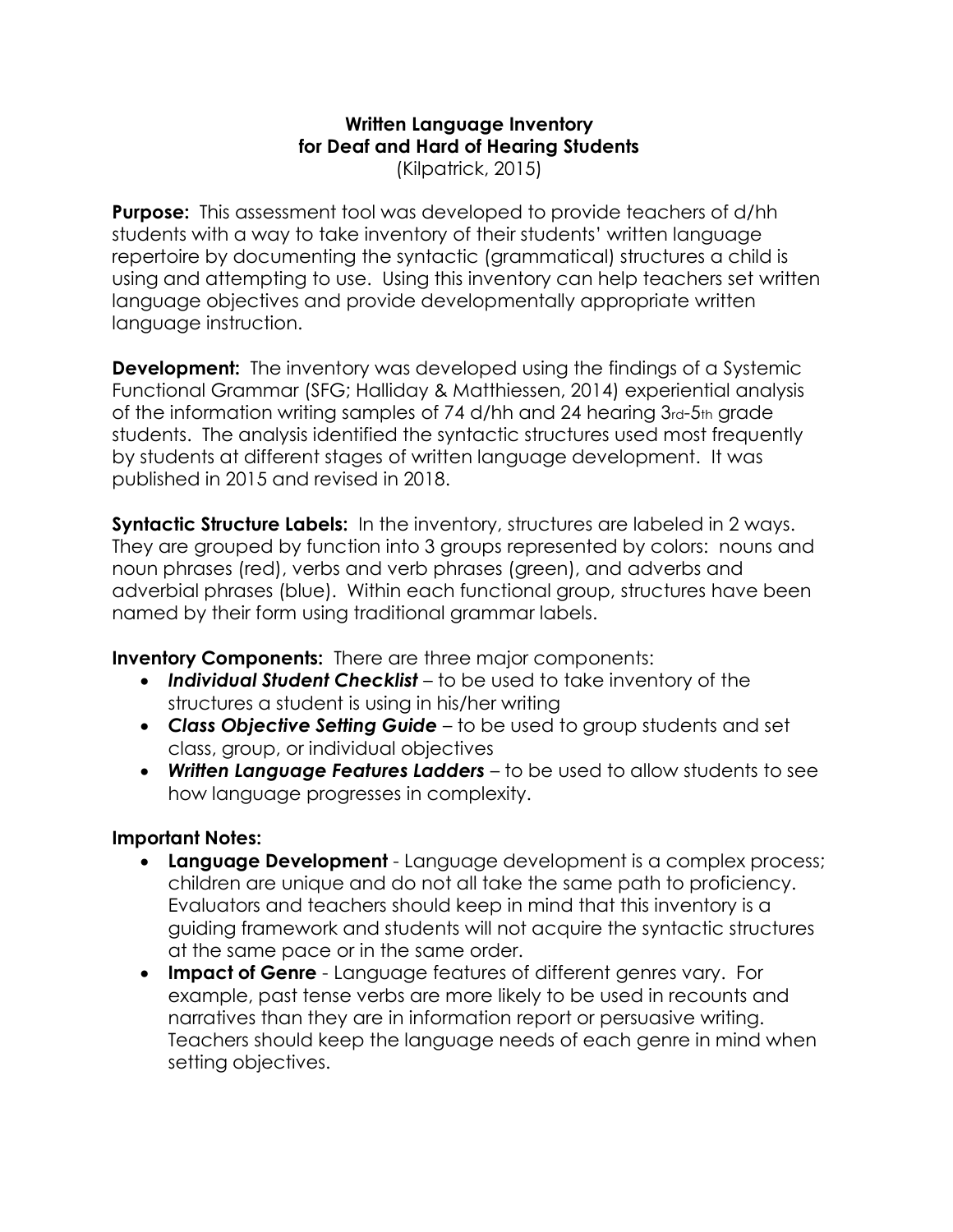• **Overlap of Categories** - There could be overlap of some noun structure categories. For example "three cars" would be both *quantifier + noun*  and *plural noun.* 

**Definitions:** Traditional grammar labels have been used throughout the inventory. Examples have been provided to assist evaluators and teachers. Some labels with which professionals may be less familiar have been defined below. (A more complete reference manual is currently under development. It is being designed to provide detailed information and examples of each of the structures.)

- *Classifier –* an adjective or noun that modifies a noun by further classifying the noun (ex. dirt track, car crash, science class)
- *Describer -* an adjective that modifies a noun by providing information about the quality of the noun or the writer's attitude towards the noun (ex. small dog, good book, horrible day)
- *Relative Phrase –* a postmodifying phrase that follow a noun and begin with a relative pronoun (who, whom, which, that), also referred to as relative clause (ex. the dog that barks)
- *Nonfinite Phrase -* postmodifying phrase with the relative pronoun deleted, also referred to as reduced relative clause (ex. the dog barking)
- *Partitive –* a structure which consists of two nouns linked by "of", allows a mass noun to be counted (ex. a piece of pie)
- **Stative Verb** a verb that expresses a state rather than an action, usually related to thoughts, emotions, relationships, senses, and states of being (ex. am, is, are, have, has, like, know, see)
- **Modal Helping Verb** a verb used in conjunction with a main verb to modify the verb in some way by expressing necessity, possibility, or time (ex. can run, should run, must run)
- **Semi-Modal Helping Verb** a combination of words which functions in the same way as a modal helping verb (ex. be able to run, have to run)
- *Infinitive* "to" followed by the simple form of a verb (ex. to run, to walk, to read)

*Verb Tenses:* In the English language there are 3 main verb tenses: *past, present,* and *future*.Each of these main tenses has 4 sub-tenses: *simple, continuous, perfect,* and *perfect continuous*.These 12 tenses are the tenses that are most commonly used and taught in English.Below there is a chart displaying examples of each of these verb tenses. Students begin to use simple present verbs in Tier 1, simple past and simple future verbs in Tier 2, and the remaining sub-tenses in Tier 3.

|--|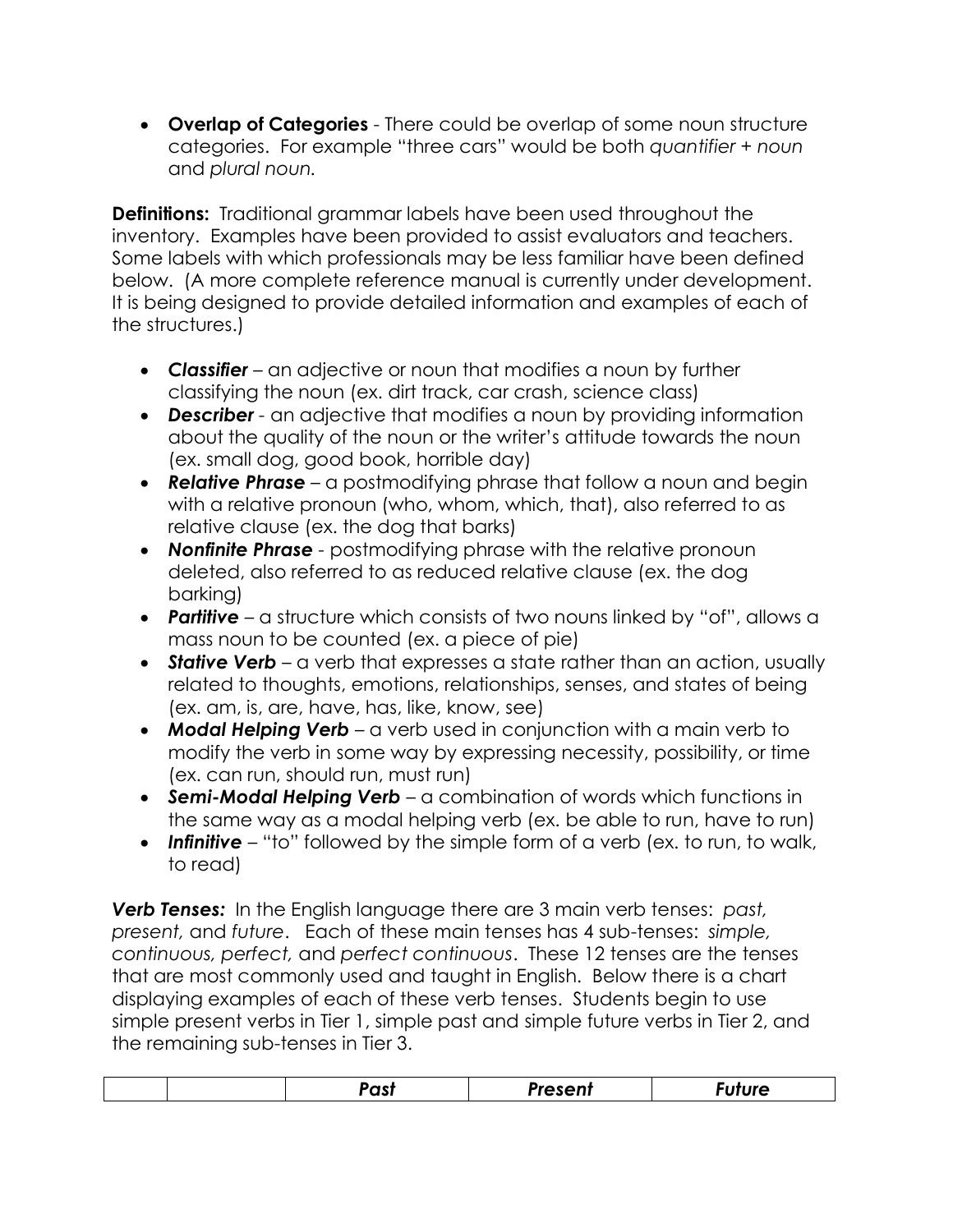| Tiers<br>1 & 2 | Simple                       | played baseball<br>last year.                                            | I play baseball.                                | I will play baseball<br>next year.                                     |  |  |  |
|----------------|------------------------------|--------------------------------------------------------------------------|-------------------------------------------------|------------------------------------------------------------------------|--|--|--|
|                | Continuous                   | I was playing<br>baseball this<br>morning.                               | I am playing<br>baseball right<br>now.          | I will be playing<br>baseball tonight.                                 |  |  |  |
| ∾<br>Tier      | <b>Perfect</b>               | I had played<br>baseball for 2<br>years when I<br>decided to quit.       | I have played<br>baseball for 3<br>years.       | I will have played<br>baseball for 10<br>years when I<br>graduate.     |  |  |  |
|                | <b>Perfect</b><br>Continuous | I had been<br>playing baseball<br>for 2 years when I<br>decided to quit. | I have been<br>playing baseball<br>for 3 years. | will have been<br>playing baseball<br>for 10 years when<br>I graduate. |  |  |  |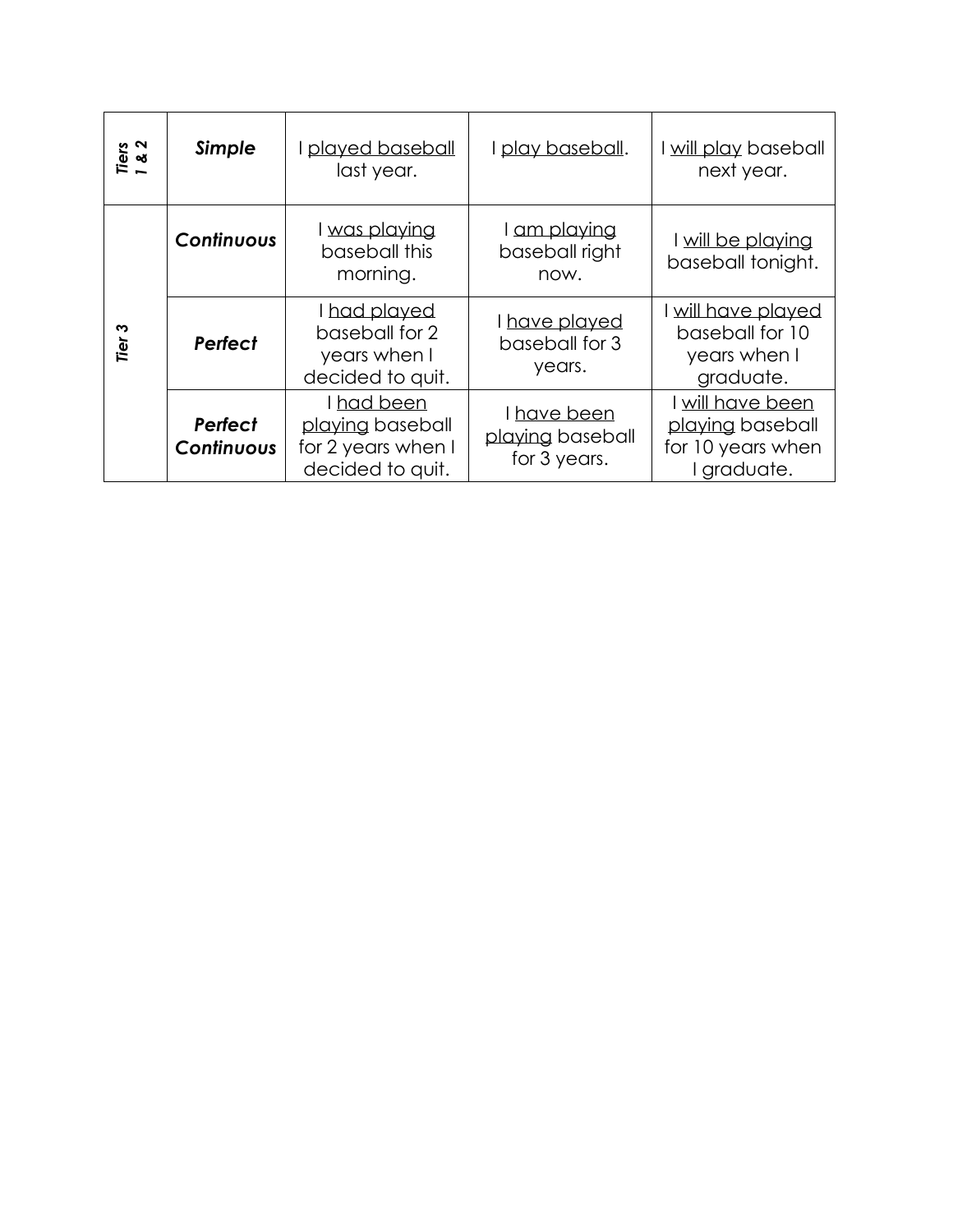# **Class Objective Setting Guide**

*Directions -* Write the students' initials in the first row. Then, use the individual student checklists to complete the chart.

- If a student has no uses of a structure, leave the box empty.
- If a student has 1 or 2 uses of a structure, place a / in the box.
- If a student has 3 or more correct uses of a structure, place an X in the box.

*Tips* – Use a different colored writing utensil each time you analyze samples so you can see growth over time. When setting objectives consider the language needs of each genre. For example, past tense verbs are more likely to be used in recount or narrative writing than in other genres.

|      | <b>Student Initials</b>                       |  |  |  |  |  |
|------|-----------------------------------------------|--|--|--|--|--|
|      | 1st Person Subject Pronouns                   |  |  |  |  |  |
|      | <b>Proper Nouns</b>                           |  |  |  |  |  |
|      | <b>Common Nouns</b>                           |  |  |  |  |  |
|      | <b>Plural Nouns (Irregular &amp; Regular)</b> |  |  |  |  |  |
|      | <b>Classifier/Describer + Noun</b>            |  |  |  |  |  |
|      | <b>Multiple Nouns/Pronouns</b>                |  |  |  |  |  |
|      | <b>Possessive Noun/Pronoun + Noun</b>         |  |  |  |  |  |
|      | <b>Present Tense Action Verbs</b>             |  |  |  |  |  |
| Tier | Present Tense Stative Verbs (except "to be)   |  |  |  |  |  |
|      | <b>Present Tense "to be"</b>                  |  |  |  |  |  |
|      | <b>Will or Can + Verb</b>                     |  |  |  |  |  |
|      | <b>Would or Could or Should + Verb</b>        |  |  |  |  |  |
|      | Verb + Infinitive*                            |  |  |  |  |  |
|      | <b>Where? Adverbs</b>                         |  |  |  |  |  |
|      | <b>When? Adverbs</b>                          |  |  |  |  |  |
|      | <b>Where? Prepositional Phrases</b>           |  |  |  |  |  |
|      | <b>When? Prepositional Phrases</b>            |  |  |  |  |  |
|      | 2nd & 3rd Person Subject Pronouns             |  |  |  |  |  |
|      | <b>Object Pronouns</b>                        |  |  |  |  |  |
| 2    | <b>Demonstrative Pronouns</b>                 |  |  |  |  |  |
| Tier | <b>Article + Noun</b>                         |  |  |  |  |  |
|      | <b>Quantifier + Noun</b>                      |  |  |  |  |  |
|      | <b>Noun + Prepositional Phrase</b>            |  |  |  |  |  |
|      | <b>Noun + Relative Phrase</b>                 |  |  |  |  |  |
| ⊨    | <b>Simple Past Tense Stative Verbs</b>        |  |  |  |  |  |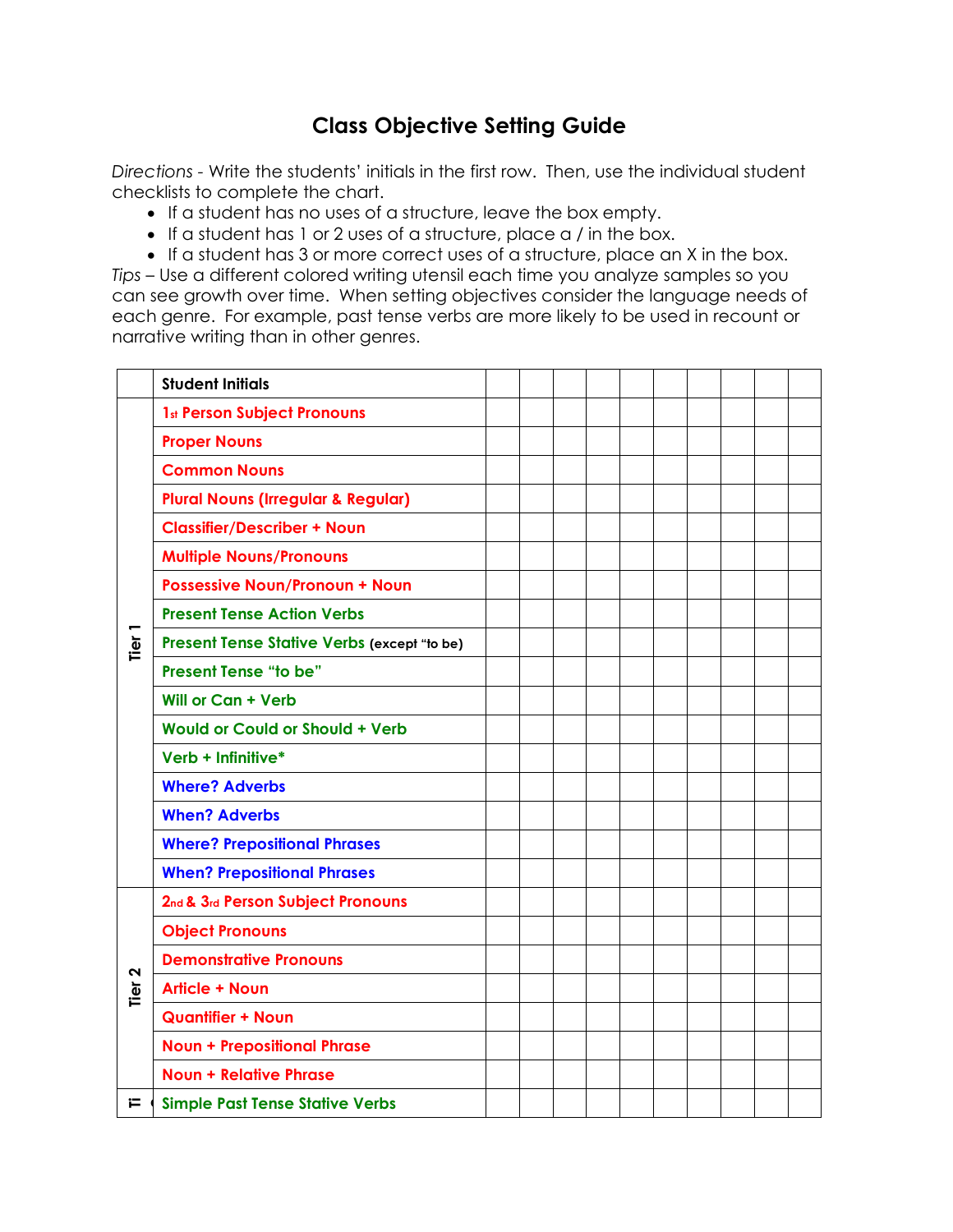|                  | <b>Simple Past Tense Action Verbs</b>        |  |  |  |  |  |
|------------------|----------------------------------------------|--|--|--|--|--|
|                  | <b>Verb + Preposition</b>                    |  |  |  |  |  |
|                  | <b>Simple Future Stative Verbs</b>           |  |  |  |  |  |
|                  | <b>Simple Future Action Verbs*</b>           |  |  |  |  |  |
|                  | <b>With what condition? Dependent Clause</b> |  |  |  |  |  |
|                  | <b>When? Dependent Clauses</b>               |  |  |  |  |  |
|                  | <b>Why? Dependent Clauses</b>                |  |  |  |  |  |
|                  | <b>How? Adverbs - Level 2</b>                |  |  |  |  |  |
|                  | <b>Noun + Nonfinite Phrase</b>               |  |  |  |  |  |
|                  | <b>Partitive + Noun</b>                      |  |  |  |  |  |
|                  | <b>Demonstrative + Noun</b>                  |  |  |  |  |  |
|                  | <b>Existential There</b>                     |  |  |  |  |  |
|                  | <b>Question Word Noun Clauses</b>            |  |  |  |  |  |
|                  | <b>Other Noun Clauses*</b>                   |  |  |  |  |  |
| $\infty$<br>Tier | <b>Perfect Tense Verbs</b>                   |  |  |  |  |  |
|                  | <b>Continuous Tense Verbs</b>                |  |  |  |  |  |
|                  | <b>Semi-Modal Helping Verbs</b>              |  |  |  |  |  |
|                  | Verb + Noun + Verb                           |  |  |  |  |  |
|                  | <b>Perfect Progressive Verbs</b>             |  |  |  |  |  |
|                  | Like who or what?                            |  |  |  |  |  |
|                  | <b>How often? Adverbs</b>                    |  |  |  |  |  |

Use the chart to help you set objectives. You might consider grouping students who are using and attempting to use structures around the same level of development. You can use the area below to note observations about students' syntactic development and to write language objectives.

 $\overline{\phantom{a}}$  , and the contribution of the contribution of the contribution of the contribution of the contribution of the contribution of the contribution of the contribution of the contribution of the contribution of the  $\overline{\phantom{a}}$  , and the contribution of the contribution of the contribution of the contribution of the contribution of the contribution of the contribution of the contribution of the contribution of the contribution of the  $\overline{\phantom{a}}$  , and the contract of the contract of the contract of the contract of the contract of the contract of the contract of the contract of the contract of the contract of the contract of the contract of the contrac  $\overline{\phantom{a}}$  , and the contribution of the contribution of the contribution of the contribution of the contribution of the contribution of the contribution of the contribution of the contribution of the contribution of the  $\overline{\phantom{a}}$  , and the contract of the contract of the contract of the contract of the contract of the contract of the contract of the contract of the contract of the contract of the contract of the contract of the contrac  $\overline{\phantom{a}}$  , and the contract of the contract of the contract of the contract of the contract of the contract of the contract of the contract of the contract of the contract of the contract of the contract of the contrac  $\overline{\phantom{a}}$  , and the contribution of the contribution of the contribution of the contribution of the contribution of the contribution of the contribution of the contribution of the contribution of the contribution of the  $\overline{\phantom{a}}$  , and the contract of the contract of the contract of the contract of the contract of the contract of the contract of the contract of the contract of the contract of the contract of the contract of the contrac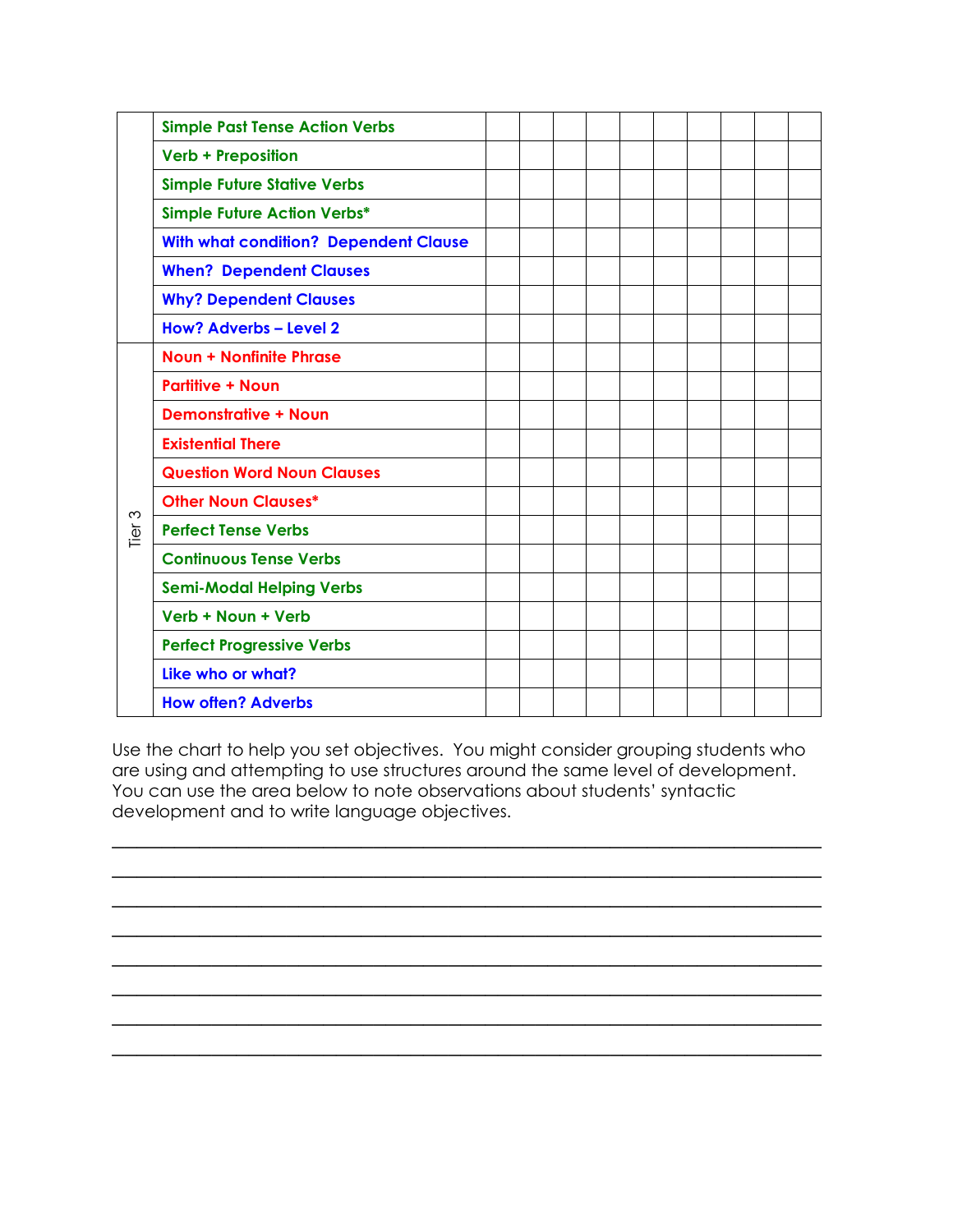# **Individual Student Checklist**

|        | <b>Structure</b>                                                                | <b>Correct Uses</b>               | <b>Incorrect Attempts &amp; Other Notes</b> |
|--------|---------------------------------------------------------------------------------|-----------------------------------|---------------------------------------------|
|        | <b>1st Person Subject Pronouns</b><br>(l, we)                                   | $\Box$                            |                                             |
|        | <b>Proper Nouns</b><br>(Ashley, New Jersey, Disneyworld)                        | $\Box \Box$                       |                                             |
|        | <b>Common Nouns</b><br>(tree, car, summer)                                      | $\Box \Box$                       |                                             |
|        | <b>Plural Nouns</b><br>(classes, iPads, cheerleaders)                           | $\Box$                            |                                             |
|        | *Classifier/Describer + Noun<br>(small dog, good book, dirt track, car crash)   | $\Box$                            |                                             |
| Tier 1 | *Multiple Nouns/Pronouns<br>(cats and dogs; Dad, Mom, and Jill)                 | $\Box \Box$                       |                                             |
|        | <i><b>*Possessive Noun/Pronoun + Noun</b></i><br>(Tori's pencil, Mom's car)     | $\Box$                            |                                             |
|        | <b>Present Tense Action</b><br>(jump, kick, go)                                 |                                   |                                             |
|        | Present Tense Stative Verbs (except "to be)<br>(have, like, know, think)        | П<br>$\mathbf{1}$<br>$\mathbf{1}$ |                                             |
|        | <b>Present Tense "to be"</b><br>(is, am, are)                                   | $\Box$                            |                                             |
|        | <b>Will or Can + Verb</b><br>(will walk, can walk)                              |                                   |                                             |
|        | <b>Would or Could or Should + Verb</b><br>(would walk, could walk, should walk) |                                   |                                             |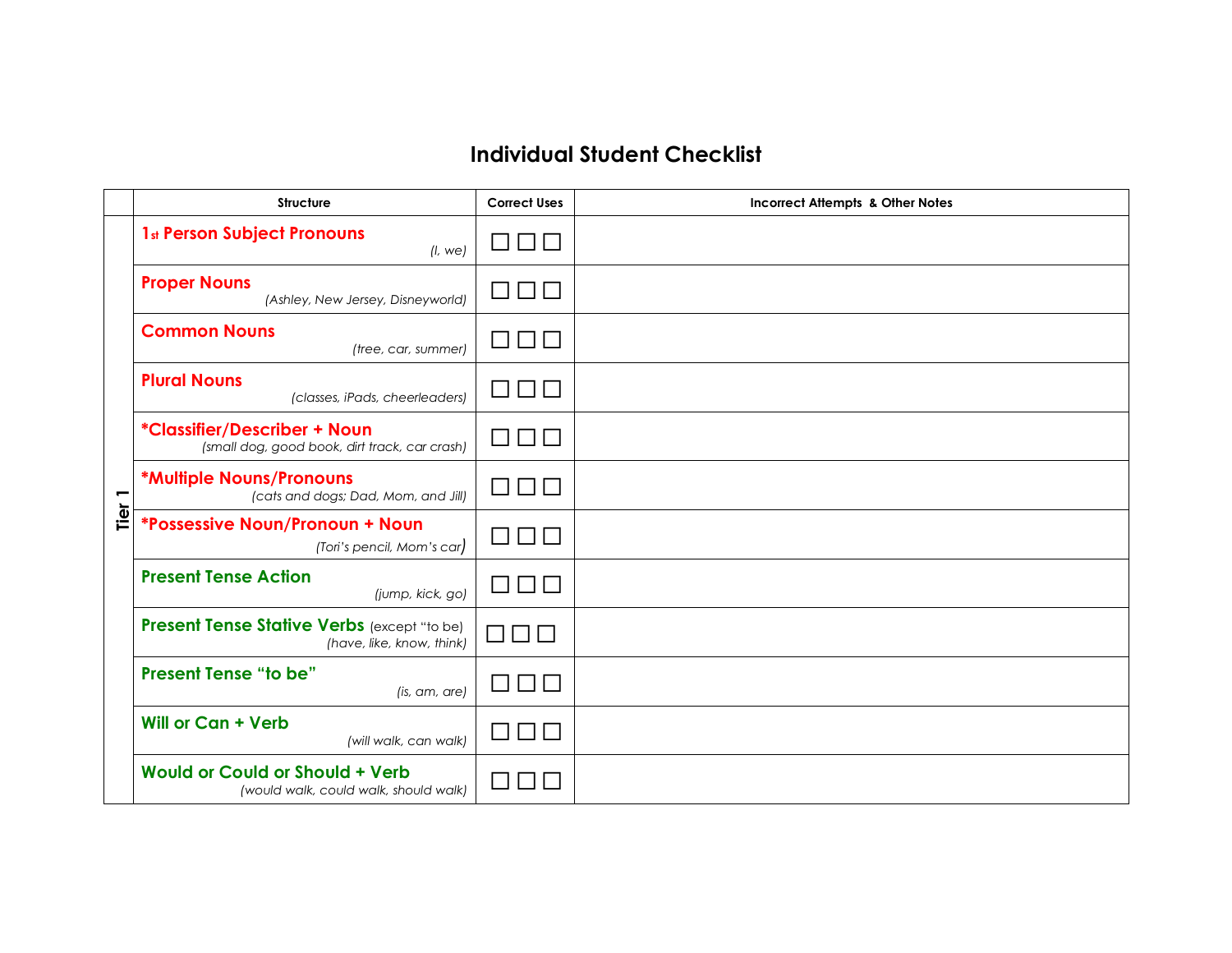|                   | *Verb + Infinitive<br>(try to dance, like to play, tend to smile)        | 8888                          |  |
|-------------------|--------------------------------------------------------------------------|-------------------------------|--|
|                   | <b>Where?</b><br>(here, downstairs, outside)                             | $\Box\ \Box\ \Box$            |  |
|                   | *When?<br>(later, before, last year, one day)                            | $\Box$                        |  |
|                   | <b>*Where? Prepositional Phrases</b><br>(at home, in class)              | $\Box \ \Box \ \Box$          |  |
|                   | <b>*When? Prepositional Phrases</b><br>(on Dec $25th$ , at $5pm$ )       | $\Box \ \Box \ \Box$          |  |
| Tier <sub>2</sub> | 2nd & 3rd Person Subject Pronoun<br>(you, he, she it, they)              | $\Box \ \Box \ \Box$          |  |
|                   | <b>Object PN</b><br>(me, you, him, her, it, them)                        | $\Box \ \Box \ \Box$          |  |
|                   | <b>Demonstrative Pronoun</b><br>(this, that, these, those)               | $\Box \ \Box \ \Box$          |  |
|                   | <b>Article + N</b><br>(the zoo, a book, an author)                       | 8888                          |  |
|                   | <b>Quantifier + N</b><br>(four kids, some days, many cats)               | $\Box$                        |  |
|                   | N + Prep Phrase<br>(the girl with blonde hair, the book on the table)    | $\square$ $\square$ $\square$ |  |
|                   | N + Relative Phrase<br>(the woman who lives there, the dog that barks)   | $\Box \ \Box \ \Box$          |  |
|                   | <b>Past Tense Stative</b><br>(was, were, had, have, liked, seemed, knew) |                               |  |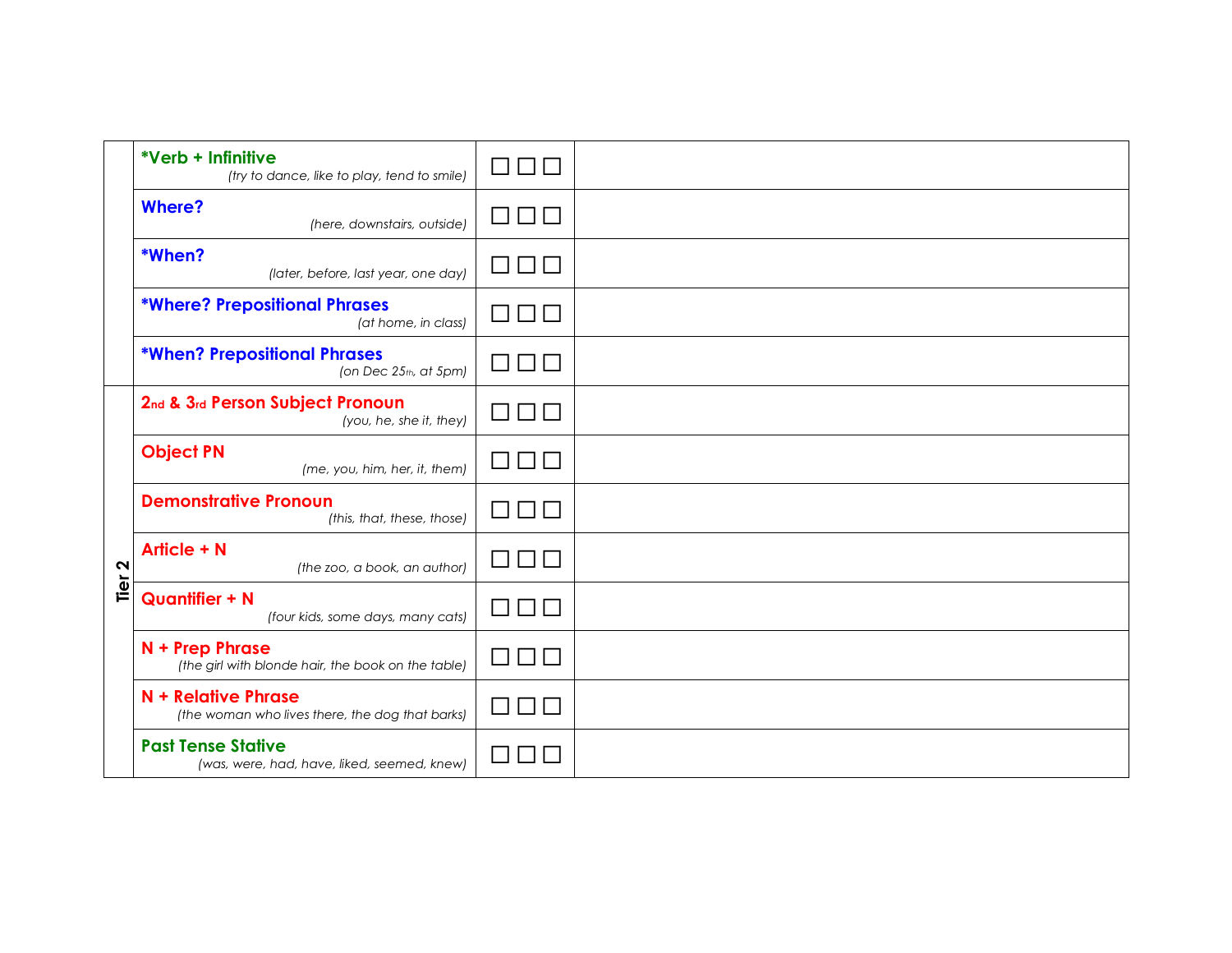|                  | <b>Past Tense Action</b><br>(jumped, kicked, went)                                      | 8888                          |  |
|------------------|-----------------------------------------------------------------------------------------|-------------------------------|--|
|                  | <b>Verb + Preposition</b><br>(clean up, sit down, breathe in)                           | □□□                           |  |
|                  | <b>Simple Future Stative Verbs</b><br>(will be, will have, will know)                   | 000                           |  |
|                  | <b>Simple Future Action Verbs*</b><br>(will jump, will kick, will walk)                 | 8888                          |  |
|                  | <b>With what condition? Dependent</b><br><b>Clause</b><br>(if I need help, when we run) | 8888                          |  |
|                  | <b>When? Dependent Clause</b><br>(after they won, when he called)                       | $\square$ $\square$ $\square$ |  |
|                  | <b>Why? Dependent Clause</b><br>(because I like dogs)                                   | 8888                          |  |
|                  | <b>How? &amp; How Prepositional Phrase</b><br>(fast, with one gulp, in a good way)      | 8888                          |  |
|                  | N + Nonfinite Phrase<br>(the boy swimming in the park)                                  | OOO                           |  |
|                  | <b>Partitive + N</b><br>(a piece of pie, a slice of pizza)                              | 8888                          |  |
| S<br><u>Tier</u> | <b>Demonstrative + N</b><br>(this bag, that box)                                        | 8888                          |  |
|                  | <b>Existential There</b><br>(There are 50 states).                                      | 888                           |  |
|                  | <b>Question Word N Clauses</b><br>(Knoxville is where I live.)                          |                               |  |